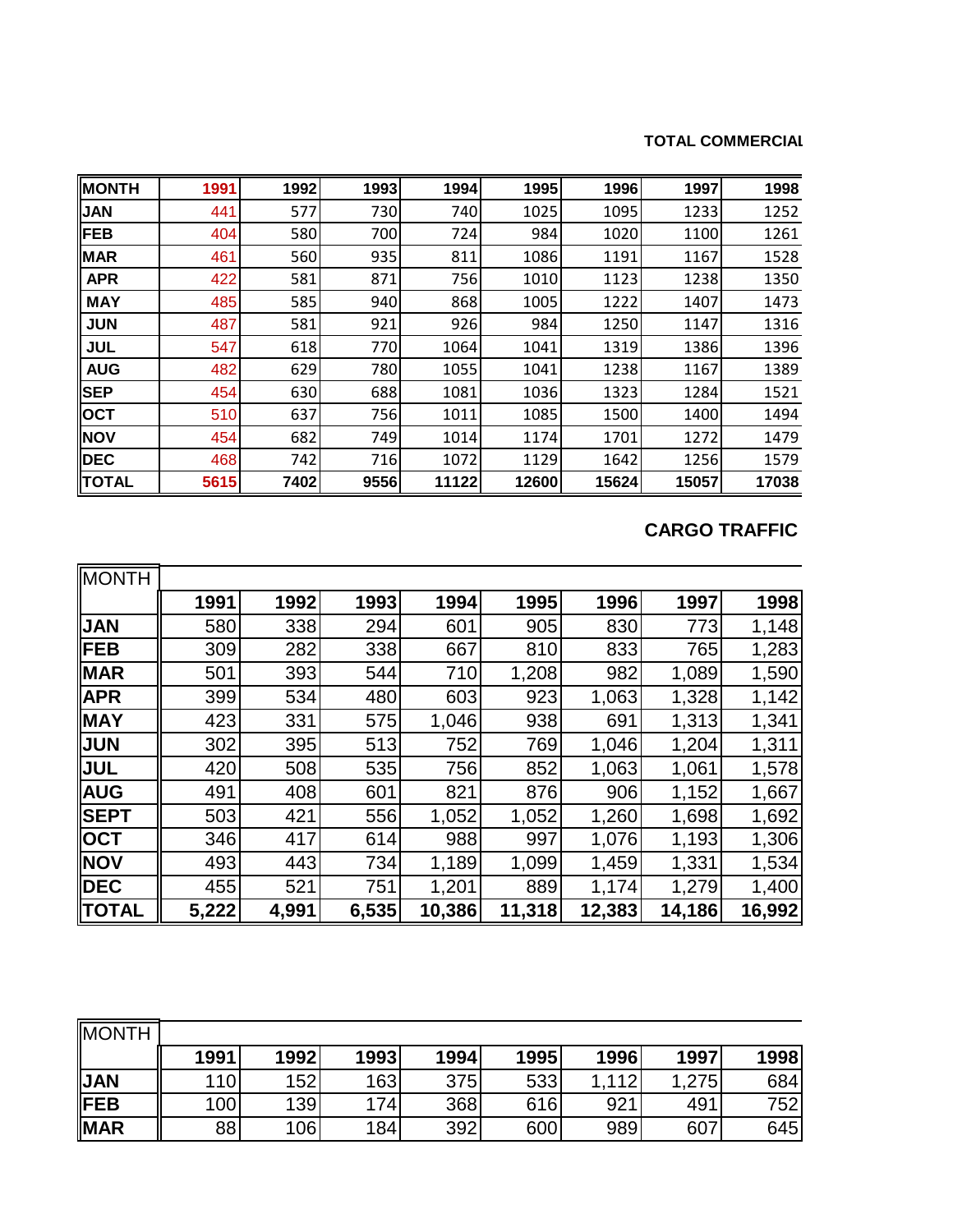| <b>APR</b>   | 138        | 195   | 229   | 350   | 593   | 1,077  | 789    | 680    |
|--------------|------------|-------|-------|-------|-------|--------|--------|--------|
| <b>MAY</b>   | 124        | 137   | 212   | 437   | 714   | 1,045  | 1,592  | 1,005  |
| <b>JUN</b>   | 112        | 121   | 245   | 426   | 751   | 1,023  | 1,270  | 919    |
| <b>JUL</b>   | 144        | 149   | 269   | 259   | 706   | 1,079  | 887    | 1,368  |
| <b>AUG</b>   | 114        | 167   | 313   | 304   | 587   | 1,091  | 822    | 1,381  |
| <b>SEPT</b>  | 79         | 168   | 308   | 383   | 716   | 1,212  | 810    | 1,726  |
| <b>OCT</b>   | <b>118</b> | 136   | 285   | 455   | 889   | 1,568  | 1,467  | 1,615  |
| <b>NOV</b>   | 112        | 146   | 311   | 520   | 882   | 1,722  | 1,493  | 1,786  |
| <b>IDEC</b>  | 128        | 158   | 372   | 479   | 839   | 1,788  | 1,237  | 1,414  |
| <b>TOTAL</b> | 1,367      | 1,774 | 3,065 | 4,748 | 8,426 | 14,627 | 12,740 | 13,975 |

## **OVERFI**

| <b>MONTH</b> | 1991 | 1992 | 1993 | 1994 | 1995 | 1996 | 1997 | 1998 |
|--------------|------|------|------|------|------|------|------|------|
| <b>JAN</b>   | 115  | 185  | 135  | 177  | 197  | 262  | 274  | 214  |
| <b>IFEB</b>  | 111  | 166  | 129  | 173  | 194  | 233  | 228  | 205  |
| <b>MAR</b>   | 112  | 154  | 152  | 182  | 220  | 254  | 242  | 261  |
| <b>APR</b>   | 109  | 155  | 182  | 165  | 249  | 219  | 242  | 212  |
| MAY          | 85   | 143  | 123  | 183  | 197  | 219  | 296  | 206  |
| <b>JUN</b>   | 85   | 139  | 162  | 185  | 208  | 201  | 278  | 203  |
| <b>JUL</b>   | 87   | 127  | 147  | 217  | 256  | 234  | 243  | 233  |
| AUG          | 97   | 150  | 150  | 191  | 219  | 212  | 203  | 272  |
| <b>SEPT</b>  | 133  | 151  | 135  | 211  | 205  | 206  | 178  | 359  |
| <b>OCT</b>   | 127  | 162  | 177  | 189  | 226  | 209  | 201  | 322  |
| <b>NOV</b>   | 161  | 157  | 234  | 204  | 211  | 291  | 220  | 292  |
| <b>DEC</b>   | 207  | 170  | 190  | 265  | 231  | 395  | 246  | 290  |
| <b>TOTAL</b> | 1429 | 1859 | 1916 | 2342 | 2613 | 2935 | 2851 | 3069 |

| <b>MONTH</b> |      |      |      |      |       |       |       |       |
|--------------|------|------|------|------|-------|-------|-------|-------|
|              | 1991 | 1992 | 1993 | 1994 | 1995  | 1996  | 1997  | 1998  |
| <b>JAN</b>   | 4365 | 5985 | 5883 | 7098 | 9530  | 12057 | 12380 | 13379 |
| <b>FEB</b>   | 5648 | 6034 | 4870 | 6089 | 8407  | 10819 | 11615 | 12748 |
| <b>MAR</b>   | 6523 | 4296 | 5104 | 6605 | 9061  | 11264 | 12684 | 14060 |
| <b>APR</b>   | 5638 | 4970 | 5436 | 6972 | 9559  | 10696 | 13537 | 13801 |
| <b>MAY</b>   | 4764 | 5175 | 5574 | 6954 | 10002 | 10717 | 12732 | 14086 |
| <b>JUN</b>   | 4859 | 4863 | 6065 | 7565 | 9805  | 12012 | 13046 | 13435 |
| <b>JUL</b>   | 5189 | 6069 | 7041 | 9280 | 12943 | 14244 | 15649 | 15664 |
| <b>AUG</b>   | 5128 | 5786 | 6720 | 9572 | 11310 | 13717 | 14479 | 14454 |
| <b>SEP</b>   | 4580 | 5715 | 6431 | 8503 | 11318 | 13335 | 13494 | 13155 |
| <b>OCT</b>   | 4617 | 5519 | 6586 | 8292 | 10665 | 11988 | 13087 | 13511 |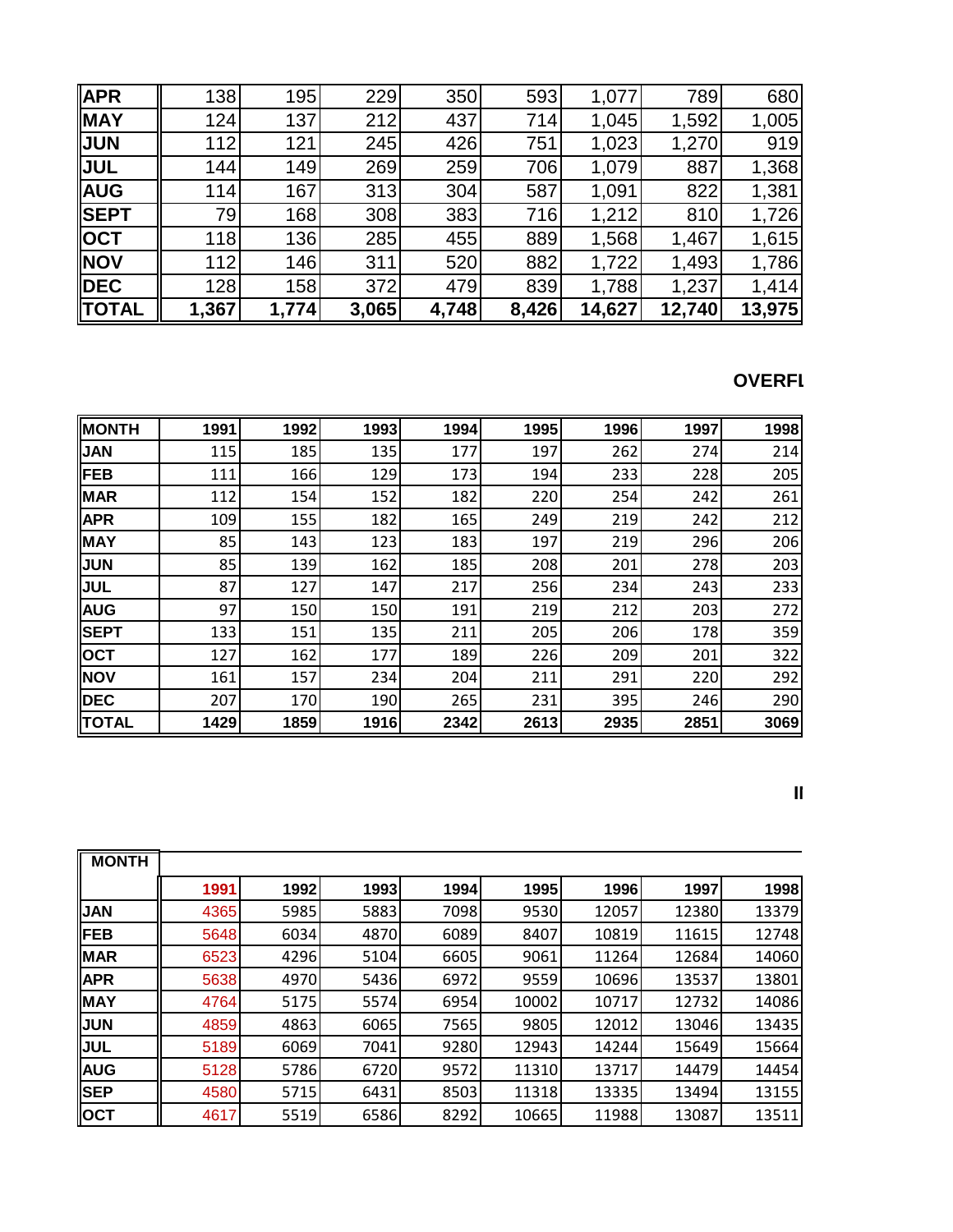| INOV         | 4646  | 5633I | 63001 | 88741 | 11025  | 12087  | 13356  | 12708  |
|--------------|-------|-------|-------|-------|--------|--------|--------|--------|
| <b>IDEC</b>  | 5205  | 6746I | 7639  | 10249 | 13838  | 14940  | 14819  | 14958  |
| <b>TOTAL</b> | 61162 | 66791 | 73649 | 96053 | 127463 | 147876 | 160878 | 165959 |

| <b>MONTH</b> |       |       |       |       |        |        |        |        |
|--------------|-------|-------|-------|-------|--------|--------|--------|--------|
|              | 1991  | 1992  | 1993  | 1994  | 1995   | 1996   | 1997   | 1998   |
| <b>JAN</b>   | 4415  | 5086  | 6707  | 7866  | 9460   | 12070  | 13042  | 13632  |
| <b>FEB</b>   | 3479  | 4254  | 5191  | 6123  | 8181   | 10377  | 11432  | 12451  |
| <b>MAR</b>   | 4933  | 4238  | 5240  | 6764  | 9564   | 11531  | 14222  | 14616  |
| <b>APR</b>   | 3947  | 5334  | 5914  | 6838  | 10145  | 11646  | 14072  | 13171  |
| <b>MAY</b>   | 5151  | 5425  | 5625  | 6832  | 9551   | 10309  | 13173  | 14650  |
| <b>JUN</b>   | 3820  | 4786  | 5755  | 7226  | 9207   | 11996  | 12679  | 12966  |
| <b>JUL</b>   | 6628  | 5954  | 6391  | 8774  | 11386  | 12779  | 14938  | 15297  |
| <b>AUG</b>   | 5688  | 6309  | 7496  | 9513  | 12667  | 14782  | 15938  | 16011  |
| <b>SEP</b>   | 5016  | 5975  | 7346  | 9274  | 11740  | 14002  | 14100  | 13762  |
| <b>OCT</b>   | 4777  | 5128  | 5963  | 8416  | 10642  | 12032  | 13592  | 13622  |
| <b>NOV</b>   | 4368  | 5188  | 6193  | 8457  | 10312  | 12063  | 13041  | 13020  |
| DEC          | 5143  | 6236  | 7032  | 9570  | 14017  | 15315  | 15158  | 15524  |
| <b>TOTAL</b> | 57365 | 63913 | 74853 | 95653 | 126872 | 148902 | 165387 | 168722 |

| <b>MONTH</b> |        |        |        |        |        |        |        |        |
|--------------|--------|--------|--------|--------|--------|--------|--------|--------|
|              | 1991   | 1992   | 1993   | 1994   | 1995   | 1996   | 1997   | 1998   |
| <b>JAN</b>   | 8780   | 11071  | 12590  | 14964  | 18990  | 24127  | 25422  | 27011  |
| <b>IFEB</b>  | 9127   | 10288  | 10061  | 12212  | 16588  | 21196  | 23047  | 25199  |
| <b>MAR</b>   | 11456  | 8534   | 10344  | 13369  | 18625  | 22795  | 26906  | 28676  |
| <b>APR</b>   | 9585   | 10304  | 11350  | 13810  | 19704  | 22342  | 27609  | 26972  |
| MAY          | 9915   | 10600  | 11199  | 13786  | 19553  | 21026  | 25905  | 28736  |
| <b>JUN</b>   | 8679   | 9649   | 11820  | 14791  | 19012  | 24008  | 25725  | 26401  |
| <b>JUL</b>   | 11817  | 12023  | 13432  | 18054  | 24329  | 27023  | 30587  | 30961  |
| AUG          | 10816  | 12095  | 14216  | 19085  | 23977  | 28499  | 30417  | 30465  |
| <b>SEP</b>   | 9596   | 11690  | 13777  | 17777  | 23058  | 27337  | 27594  | 26917  |
| <b>OCT</b>   | 9394   | 10647  | 12549  | 16708  | 21307  | 24020  | 26679  | 27133  |
| <b>NOV</b>   | 9014   | 10821  | 12493  | 17331  | 21337  | 24150  | 26397  | 25728  |
| <b>DEC</b>   | 10348  | 12982  | 14671  | 19819  | 27855  | 30255  | 29977  | 30482  |
| <b>TOTAL</b> | 118527 | 130704 | 148502 | 191706 | 254335 | 296778 | 326265 | 334681 |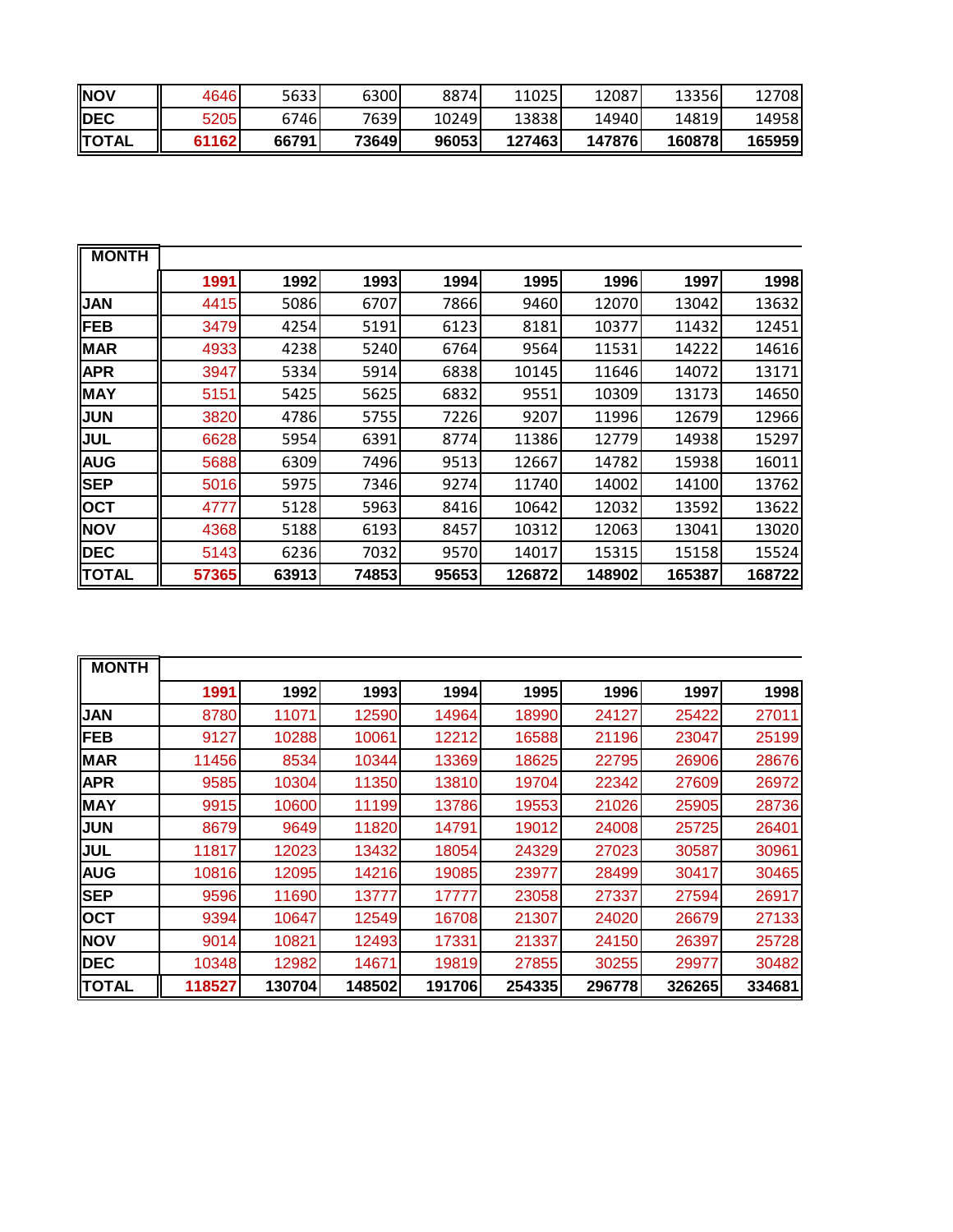| <b>MONTH</b> | 1991 | 1992 | 1993 | 1994 | 1995 | 1996  | 1997  | 1998  |
|--------------|------|------|------|------|------|-------|-------|-------|
| <b>JAN</b>   | 246  | 264  | 207  | 248  | 462  | 562   | 1491  | 1213  |
| <b>FEB</b>   | 112  | 265  | 415  | 261  | 482  | 668   | 1322  | 1190  |
| <b>MAR</b>   | 188  | 304  | 267  | 307  | 584  | 1126  | 1235  | 1235  |
| <b>APR</b>   | 287  | 278  | 357  | 257  | 731  | 974   | 1213  | 1219  |
| MAY          | 310  | 269  | 301  | 318  | 625  | 1153  | 1338  | 1498  |
| <b>JUN</b>   | 281  | 216  | 240  | 418  | 681  | 1225  | 1155  | 1396  |
| JUL          | 137  | 276  | 194  | 470  | 662  | 1261  | 1249  | 1273  |
| <b>AUG</b>   | 225  | 256  | 273  | 544  | 621  | 1180  | 1191  | 1420  |
| <b>SEP</b>   | 117  | 186  | 219  | 442  | 556  | 1268  | 1349  | 1304  |
| <b>OCT</b>   | 121  | 262  | 238  | 502  | 645  | 1652  | 1312  | 1386  |
| <b>NOV</b>   | 226  | 189  | 234  | 516  | 725  | 1530  | 1201  | 1490  |
| <b>DEC</b>   | 193  | 212  | 220  | 572  | 613  | 1568  | 1364  | 1780  |
| <b>TOTAL</b> | 2443 | 2977 | 3165 | 4855 | 7387 | 14167 | 15420 | 16404 |

| <b>MONTH</b> | 1991 | 1992 | 1993 | 1994 | 1995 | 1996  | 1997  | 1998  |
|--------------|------|------|------|------|------|-------|-------|-------|
| <b>JAN</b>   | 205  | 223  | 224  | 258  | 435  | 701   | 1267  | 1153  |
| <b>FEB</b>   | 193  | 233  | 453  | 343  | 490  | 711   | 1325  | 1148  |
| <b>MAR</b>   | 189  | 283  | 293  | 315  | 594  | 1093  | 1205  | 1205  |
| <b>APR</b>   | 260  | 252  | 377  | 278  | 731  | 964   | 1162  | 1274  |
| MAY          | 302  | 257  | 291  | 329  | 647  | 1156  | 1404  | 1541  |
| <b>JUN</b>   | 254  | 210  | 256  | 408  | 663  | 1183  | 1166  | 1470  |
| <b>JUL</b>   | 292  | 282  | 247  | 534  | 637  | 1266  | 1238  | 1371  |
| <b>AUG</b>   | 325  | 228  | 289  | 531  | 585  | 1098  | 1052  | 1330  |
| <b>SEP</b>   | 126  | 222  | 225  | 466  | 582  | 1166  | 1107  | 1313  |
| <b>OCT</b>   | 198  | 253  | 249  | 536  | 651  | 1571  | 1310  | 1381  |
| <b>NOV</b>   | 179  | 198  | 267  | 533  | 769  | 1466  | 1236  | 1355  |
| <b>DEC</b>   | 212  | 269  | 224  | 519  | 575  | 1416  | 1322  | 1628  |
| <b>TOTAL</b> | 2735 | 2910 | 3395 | 5050 | 7359 | 13791 | 14794 | 16169 |

# **CIVIL AVIATION AU TRANSIT PASSENGERS THI**

| <b>INONTH</b> | 1991 | 1992 | 1993 | 1994 | 1995 | 1996 | 1997 | 1998 |
|---------------|------|------|------|------|------|------|------|------|
| <b>JAN</b>    | 2212 | 2831 | 3600 | 6437 | 3075 | 4554 | 5237 | 6226 |
| <b>IFEB</b>   | 1861 | 2291 | 2279 | 3421 | 3646 | 3053 | 3511 | 5386 |
| <b>MAR</b>    | 2076 | 1825 | 2235 | 3656 | 3882 | 3214 | 3696 | 5607 |
| <b>APR</b>    | 2429 | 2198 | 2900 | 3664 | 3722 | 3879 | 4461 | 6228 |
| <b>MAY</b>    | 2048 | 2475 | 2825 | 3693 | 2772 | 3804 | 4375 | 5491 |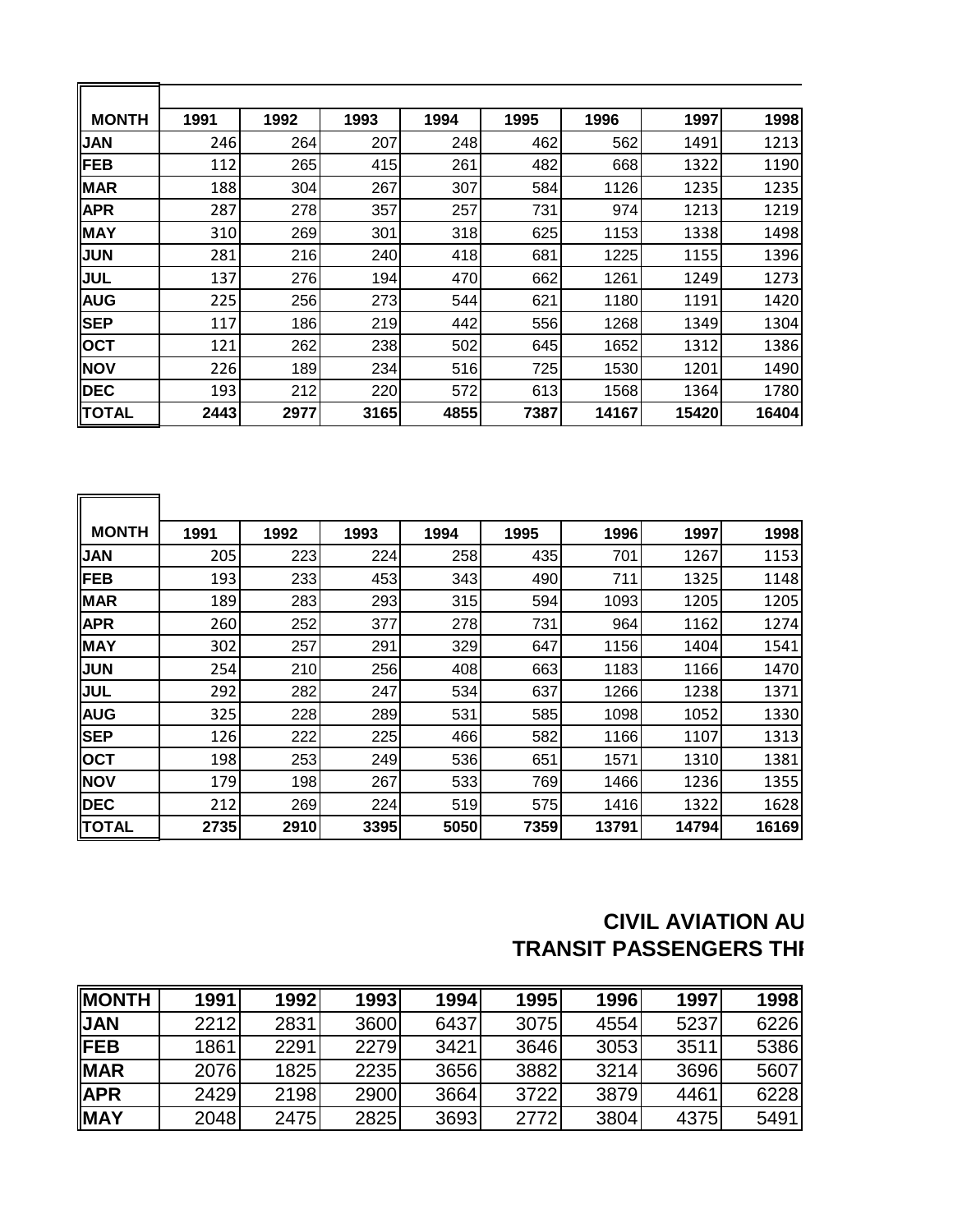| <b>JUN</b>   | 2585  | 3071  | 3834  | 3590  | 2448  | 5335  | 6135  | 6273  |
|--------------|-------|-------|-------|-------|-------|-------|-------|-------|
| <b>JUL</b>   | 3262  | 4544  | 5655  | 5782  | 4273  | 6219  | 7152  | 8056  |
| <b>AUG</b>   | 4470  | 4985  | 6787  | 6697  | 5442  | 6623  | 7616  | 8391  |
| <b>SEPT</b>  | 3201  | 3335  | 4971  | 5623  | 4367  | 4262  | 4901  | 7429  |
| <b>OCT</b>   | 2843  | 2703  | 4730  | 5840  | 3779  | 3367  | 3872  | 6568  |
| <b>INOV</b>  | 2288  | 2340  | 4172  | 5188  | 2911  | 3475  | 3996  | 5562  |
| <b>IDEC</b>  | 2780  | 2928  | 6170  | 4209  | 4745  | 5230  | 6015  | 7474  |
| <b>TOTAL</b> | 32055 | 35526 | 50158 | 57800 | 45062 | 53015 | 60967 | 78691 |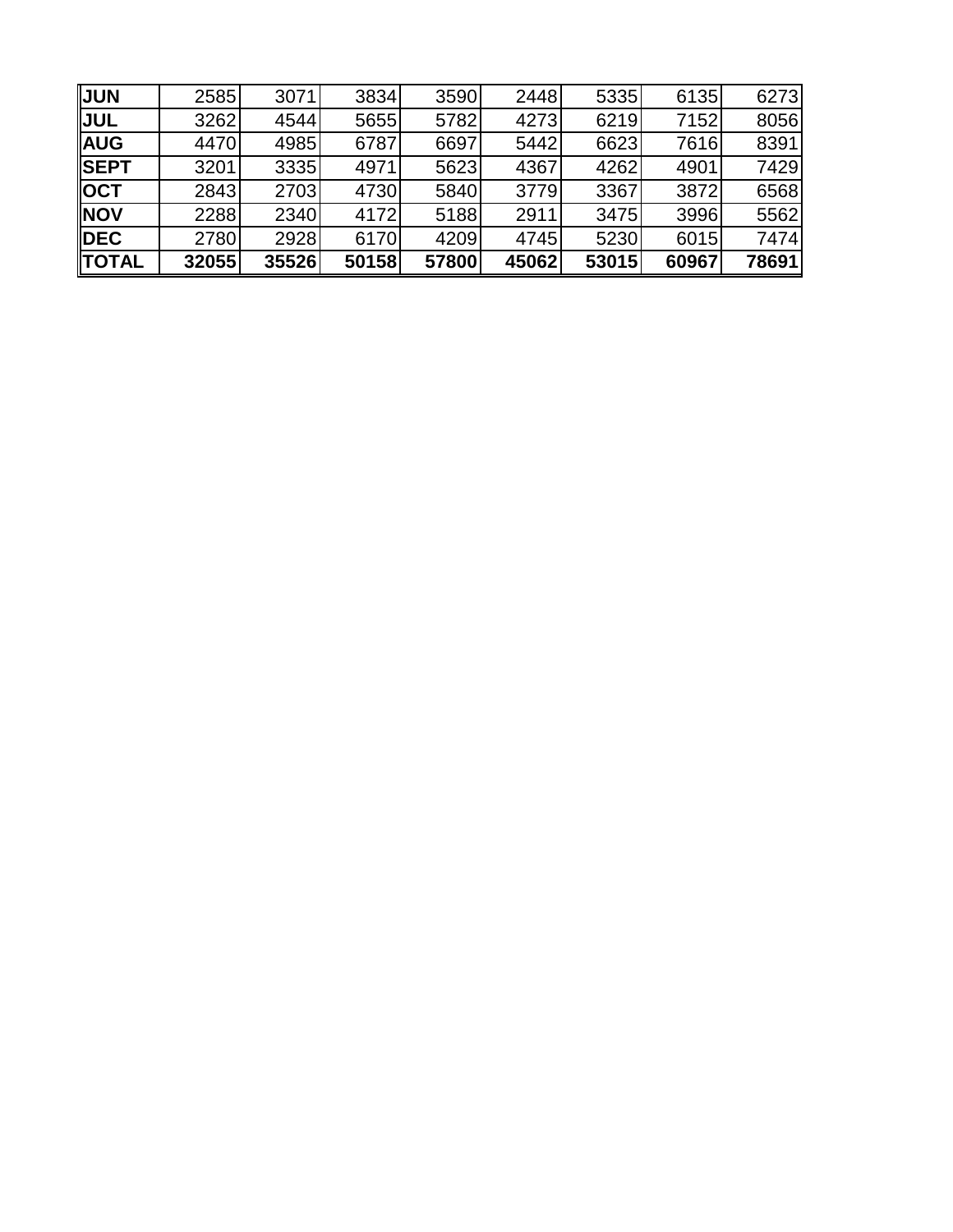#### **LAIRCRAFT MOVEMENT**

| 1999  | 2000  | 2001  | 2002  | 2003  | 2004  | 2005  | 2006  | 2007  |
|-------|-------|-------|-------|-------|-------|-------|-------|-------|
| 1520  | 1267  | 1376  | 1065  | 1405  | 1337  | 1351  | 1513  | 1763  |
| 1429  | 1185  | 1270  | 1013  | 1242  | 1318  | 1390  | 1470  | 1800  |
| 1520  | 1254  | 1308  | 1097  | 1258  | 1435  | 1400  | 1660  | 1951  |
| 1463  | 1231  | 1186  | 1115  | 1244  | 1352  | 1349  | 1402  | 1723  |
| 1504  | 1313  | 1188  | 1113  | 1313  | 1401  | 1388  | 1603  | 1903  |
| 1503  | 1471  | 1174  | 1140  | 1622  | 1403  | 1379  | 1517  | 1864  |
| 1528  | 1500  | 1256  | 1173  | 1630  | 1468  | 1454  | 1623  | 1766  |
| 1503  | 1481  | 1242  | 1276  | 1584  | 1473  | 1476  | 1602  | 1924  |
| 1427  | 1443  | 1077  | 1339  | 1662  | 1365  | 1405  | 1691  | 1661  |
| 1483  | 1421  | 1196  | 1420  | 1584  | 1400  | 1557  | 1732  | 1956  |
| 1501  | 1302  | 1111  | 1317  | 1420  | 1368  | 1586  | 1732  | 1730  |
| 1425  | 1322  | 1075  | 1455  | 1397  | 1372  | 1518  | 1836  | 1851  |
| 17806 | 16190 | 14459 | 14523 | 17361 | 16692 | 17253 | 19381 | 21892 |

## **STATISTICS (TONNES)**

|        |        |        |        |        | <b>IMPORTS</b> |        |        |        |  |
|--------|--------|--------|--------|--------|----------------|--------|--------|--------|--|
| 1999   | 2000   | 2001   | 2002   | 2003   | 2004           | 2005   | 2006   | 2007   |  |
| 1,212  | 1,133  | 1,306  | 988    | 840    | 1,035          | 944    | 998    | 1,180  |  |
| 1,137  | 977    | 1,106  | 951    | 876    | 985            | 972    | 1,376  | 1,469  |  |
| 1,248  | 1,063  | 1,011  | 1,005  | 881    | 1,148          | 1,345  | 1,188  | 1,236  |  |
| 1,024  | 1,180  | 1,271  | 960    | 802    | 1,091          | 1,138  | 1,087  | 1,446  |  |
| 1,291  | 1,145  | 1,009  | 1,104  | 1,168  | 1,208          | 1,219  | 1,482  | 1,471  |  |
| 976    | 1,069  | 1,197  | 953    | 1,012  | 1,225          | 1,222  | 1,068  | 1,726  |  |
| 1,069  | 1,149  | 1,321  | 1,110  | 1,091  | 1,564          | 1,185  | 1,236  | 1,547  |  |
| 1,061  | 1,240  | 1,367  | 1,182  | 1,000  | 1,243          | 1,320  | 1,321  | 2,054  |  |
| 1,101  | 1,244  | 1,218  | 1,080  | 1,021  | 1,158          | 1,206  | 1,381  | 2,593  |  |
| 1,286  | 1,354  | 1,109  | 1,055  | 1,273  | 1,319          | 1,154  | 1,239  | 4,042  |  |
| 1,306  | 1,513  | 1,161  | 1,303  | 1,243  | 1,259          | 1,275  | 1,216  | 2,110  |  |
| 1,218  | 1,363  | 1,256  | 1,339  | 1,278  | 1,185          | 1,199  | 1,183  | 2,007  |  |
| 13,928 | 14,430 | 14,331 | 13,030 | 12,485 | 14,420         | 14,180 | 14,775 | 22,882 |  |

|        |      |       |       |       |       |       | <b>EXPORTS</b> |       |
|--------|------|-------|-------|-------|-------|-------|----------------|-------|
| 1999   | 2000 | 2001  | 2002  | 2003  | 2004  | 2005  | 2006           | 2007  |
| 1,399  | 588  | 1,771 | .964  | 1,978 | 2,450 | 3,156 | 3,046          | 3,456 |
| 1,2731 | 632  | 1,767 | 1,794 | 1,884 | 2,452 | 2,846 | 2,999          | 3,039 |
| 1,345  | 767  | 2,054 | 1,960 | 1,933 | 2,630 | 3,407 | 3,371          | 3,424 |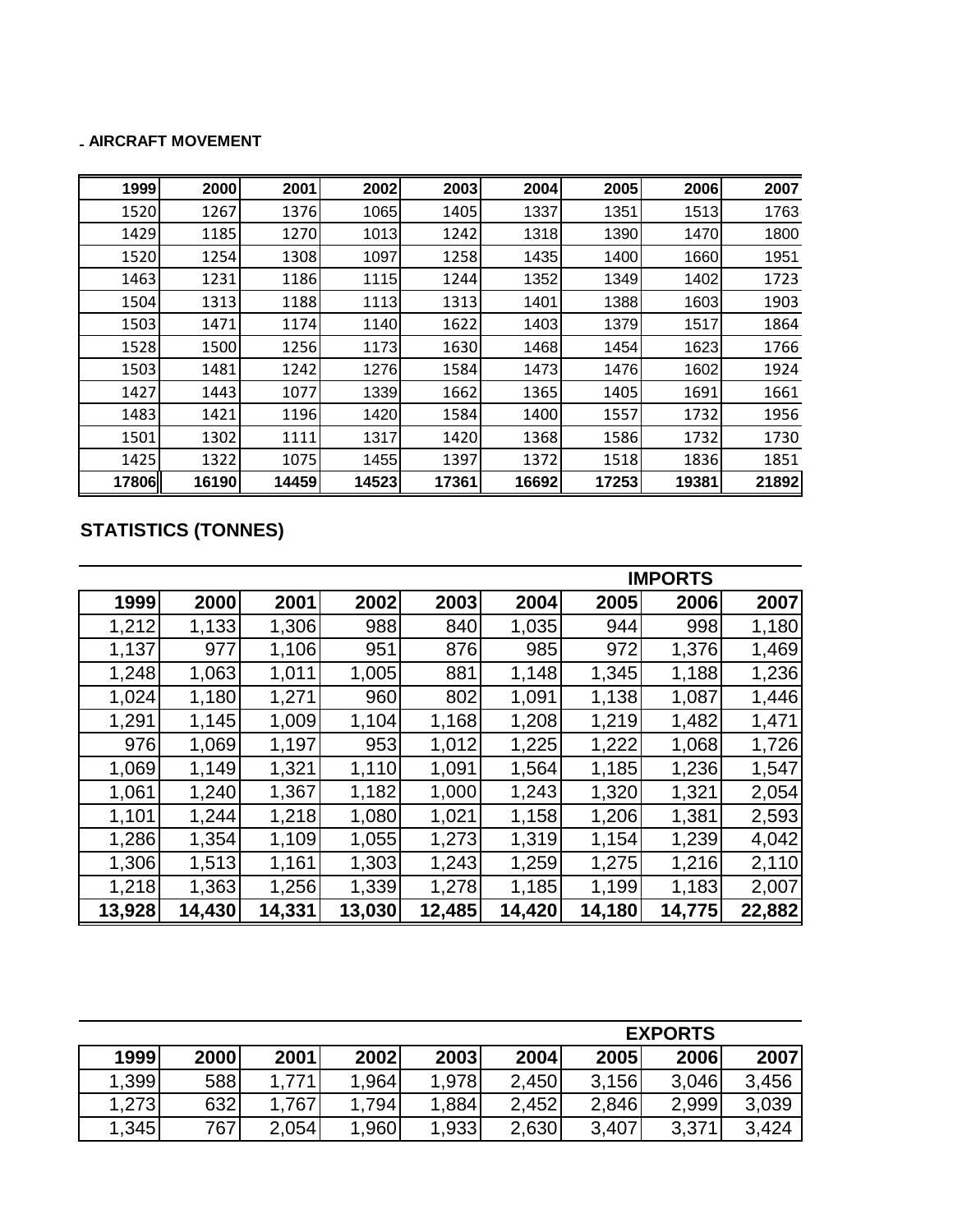| 1,064  | 691    | 1,959  | 1,997  | 1,864  | 2,704  | 3,331  | 3,072  | 3,348  |
|--------|--------|--------|--------|--------|--------|--------|--------|--------|
| 825    | 759    | 1,825  | 1,775  | 2,055  | 2,776  | 3,172  | 2,965  | 3,723  |
| 1,079  | 648    | 1,916  | 1,560  | 1,631  | 2,566  | 3,301  | 2,946  | 3,703  |
| 949    | 603    | 1,765  | 1,446  | 1,788  | 2,598  | 2,969  | 3,046  | 3,345  |
| 696    | 801    | 1,732  | 1,564  | 1,791  | 2,744  | 2,967  | 2,914  | 3,520  |
| 565    | 1,341  | 1,920  | 1,679  | 1,976  | 2,913  | 3,274  | 3,201  | 3,258  |
| 592    | 1,419  | 2,138  | 1,720  | 2,230  | 3,212  | 3,255  | 3,337  | 3,406  |
| 649    | 1,578  | 2,032  | 2,169  | 2,285  | 3,118  | 3,211  | 3,150  | 3,368  |
| 1,269  | 1,757  | 1,912  | 1,825  | 2,100  | 3,309  | 3,343  | 3,416  | 3,248  |
| 11,705 | 11,584 | 22,791 | 21,454 | 23,515 | 33,473 | 38,231 | 37,463 | 40,837 |

## **LIGHTS AT ENTEBBE INTERNATIONAL AIRPORT**

| 1999 | 2000 | 2001 | 2002 | 2003 | 2004 | 2005 | 2006 | 2007 |
|------|------|------|------|------|------|------|------|------|
| 227  | 216  | 260  | 273  | 299  | 273  | 412  | 561  | 520  |
| 265  | 207  | 229  | 255  | 278  | 293  | 398  | 495  | 477  |
| 227  | 272  | 254  | 279  | 272  | 329  | 396  | 565  | 526  |
| 203  | 232  | 259  | 291  | 182  | 298  | 394  | 537  | 537  |
| 201  | 252  | 219  | 319  | 274  | 265  | 359  | 547  | 552  |
| 213  | 269  | 250  | 312  | 220  | 313  | 391  | 503  | 513  |
| 220  | 268  | 229  | 292  | 238  | 339  | 475  | 518  | 552  |
| 225  | 282  | 236  | 279  | 268  | 324  | 417  | 521  | 589  |
| 220  | 252  | 215  | 272  | 280  | 297  | 396  | 523  | 565  |
| 247  | 234  | 222  | 290  | 310  | 347  | 470  | 509  | 597  |
| 213  | 274  | 224  | 269  | 269  | 363  | 509  | 491  | 639  |
| 248  | 256  | 262  | 280  | 307  | 375  | 522  | 521  | 646  |
| 2709 | 3014 | 2859 | 3411 | 3197 | 3816 | 5139 | 6291 | 6713 |

## **INTERNATIONAL PASSENGER FLOW**

|       |       |       |       |       |       |       | <b>DEPLANED</b> |       |
|-------|-------|-------|-------|-------|-------|-------|-----------------|-------|
| 1999  | 2000  | 2001  | 2002  | 2003  | 2004  | 2005  | 2006            | 2007  |
| 14385 | 14163 | 14547 | 14669 | 15558 | 17237 | 21875 | 22997           | 28700 |
| 12823 | 13143 | 12709 | 13027 | 14787 | 17017 | 20000 | 22019           | 26005 |
| 13326 | 13718 | 12372 | 14000 | 14705 | 17945 | 20787 | 22547           | 32077 |
| 13492 | 13691 | 13457 | 13932 | 14578 | 16822 | 19452 | 22776           | 28330 |
| 13036 | 14272 | 13767 | 13724 | 14968 | 18827 | 22463 | 25423           | 31946 |
| 13653 | 14101 | 14205 | 14349 | 23247 | 19864 | 21870 | 26612           | 33127 |
| 15990 | 16419 | 16515 | 17901 | 20942 | 22005 | 25644 | 29442           | 37989 |
| 15697 | 15416 | 16758 | 16716 | 18665 | 25512 | 27717 | 30433           | 36967 |
| 14959 | 14829 | 14771 | 15685 | 16837 | 20354 | 24264 | 30318           | 36397 |
| 14974 | 14016 | 13567 | 15015 | 18340 | 21218 | 23200 | 28048           | 34075 |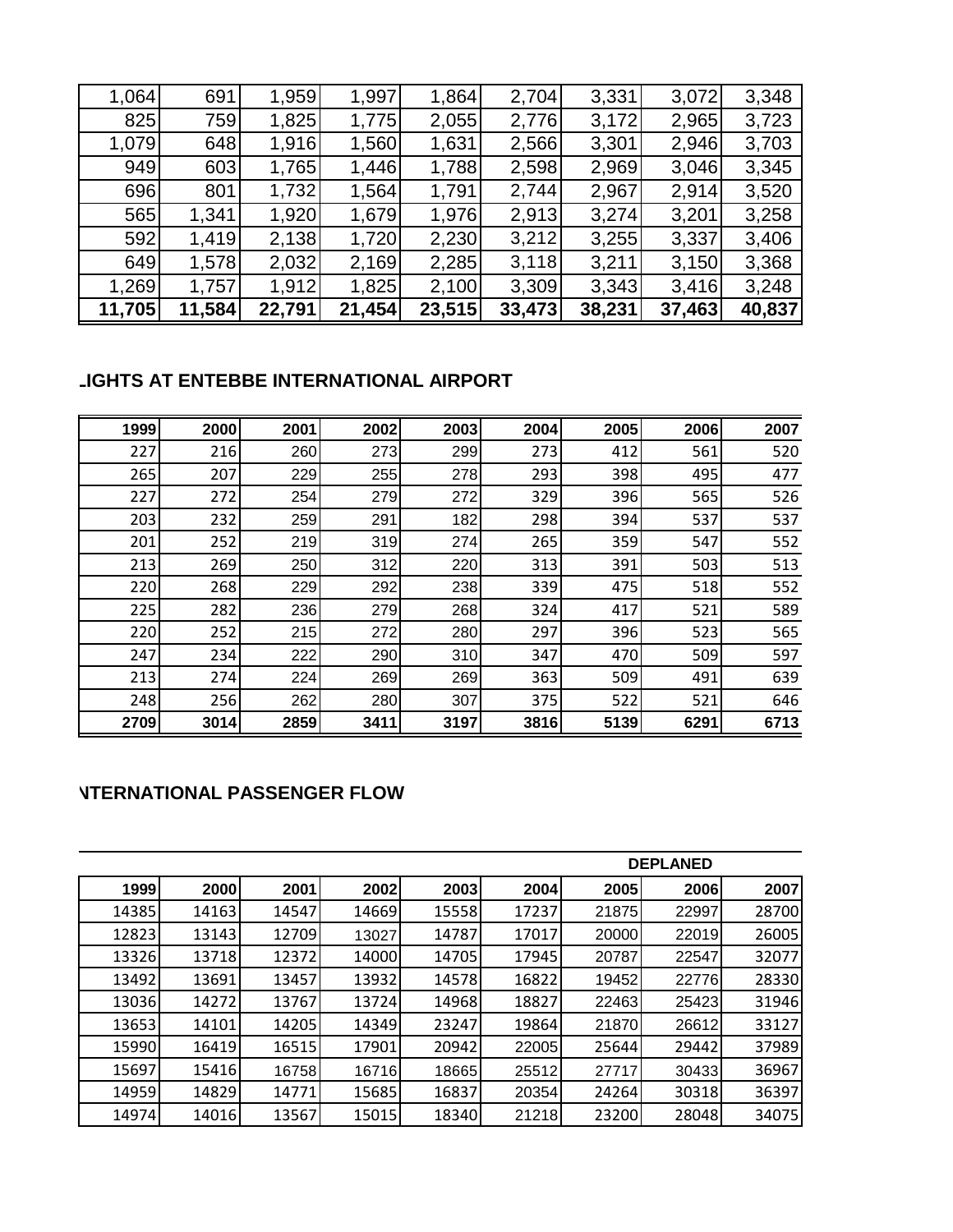| 13886  | 13149  | 12796  | 14439   | 16568  | 18688  | 21816  | 287391 | 31812  |
|--------|--------|--------|---------|--------|--------|--------|--------|--------|
| 15163  | 14739  | 14945  | 16615   | 19656  | 22380  | 25219  | 32024  | 34945  |
| 171384 | 171656 | 170409 | 1800721 | 208851 | 237869 | 274307 | 321378 | 392370 |

|        |        |        |        |        | <b>ENPLANED</b> |        |        |        |  |
|--------|--------|--------|--------|--------|-----------------|--------|--------|--------|--|
| 1999   | 2000   | 2001   | 2002   | 2003   | 2004            | 2005   | 2006   | 2007   |  |
| 14446  | 13542  | 14225  | 14584  | 17483  | 19312           | 22940  | 24043  | 29751  |  |
| 12530  | 12672  | 12664  | 13221  | 14292  | 17113           | 20978  | 25489  | 25607  |  |
| 14318  | 14201  | 12901  | 14053  | 14924  | 17002           | 21479  | 21291  | 33424  |  |
| 13685  | 13606  | 14007  | 14132  | 14740  | 18151           | 21424  | 22999  | 29271  |  |
| 13621  | 14082  | 14078  | 14506  | 15358  | 18492           | 22147  | 24513  | 29789  |  |
| 13529  | 14280  | 14082  | 13802  | 21574  | 18785           | 21082  | 25059  | 31094  |  |
| 15514  | 16096  | 16117  | 18157  | 19260  | 20930           | 24531  | 29015  | 35876  |  |
| 15917  | 15992  | 19010  | 17947  | 20012  | 25682           | 28791  | 32476  | 38214  |  |
| 15851  | 16124  | 16136  | 16680  | 18249  | 21658           | 25521  | 32223  | 37978  |  |
| 14611  | 13837  | 12909  | 14401  | 17457  | 20696           | 23481  | 27313  | 33797  |  |
| 13565  | 13102  | 12989  | 14832  | 16557  | 19285           | 21499  | 28285  | 32339  |  |
| 15715  | 14656  | 14195  | 15688  | 17940  | 20751           | 23673  | 29246  | 31918  |  |
| 173302 | 172190 | 173313 | 182003 | 207846 | 237857          | 277546 | 321952 | 389058 |  |

|        |        |        |        |        |        |        | <b>TOTAL international Passenges</b> |        |
|--------|--------|--------|--------|--------|--------|--------|--------------------------------------|--------|
| 1999   | 2000   | 2001   | 2002   | 2003   | 2004   | 2005   | 2006                                 | 2007   |
| 28831  | 27705  | 28772  | 29253  | 33041  | 36549  | 44815  | 47040                                | 58451  |
| 25353  | 25815  | 25373  | 26248  | 29079  | 34130  | 40978  | 47508                                | 51612  |
| 27644  | 27919  | 25273  | 28053  | 29629  | 34947  | 42266  | 43838                                | 65501  |
| 27177  | 27297  | 27464  | 28064  | 29318  | 34973  | 40876  | 45775                                | 57601  |
| 26657  | 28354  | 27845  | 28230  | 30326  | 37319  | 44610  | 49936                                | 61735  |
| 27182  | 28381  | 28287  | 28151  | 44821  | 38649  | 42952  | 51671                                | 64221  |
| 31504  | 32515  | 32632  | 36058  | 40202  | 42935  | 50175  | 58457                                | 73865  |
| 31614  | 31408  | 35768  | 34663  | 38677  | 51194  | 56508  | 62909                                | 75181  |
| 30810  | 30953  | 30907  | 32365  | 35086  | 42012  | 49785  | 62541                                | 74375  |
| 29585  | 27853  | 26476  | 29416  | 35797  | 41914  | 46681  | 55361                                | 67872  |
| 27451  | 26251  | 25785  | 29271  | 33125  | 37973  | 43315  | 57024                                | 64151  |
| 30878  | 29395  | 29140  | 32303  | 37596  | 43131  | 48892  | 61270                                | 66863  |
| 344686 | 343846 | 343722 | 362075 | 416697 | 475726 | 551853 | 643330                               | 781428 |

### **CIVIL AVIATION AUTHORITY ENTEBBE INTERNATIONAL AIRPORT DOMESTIC PASSENGER FLOW**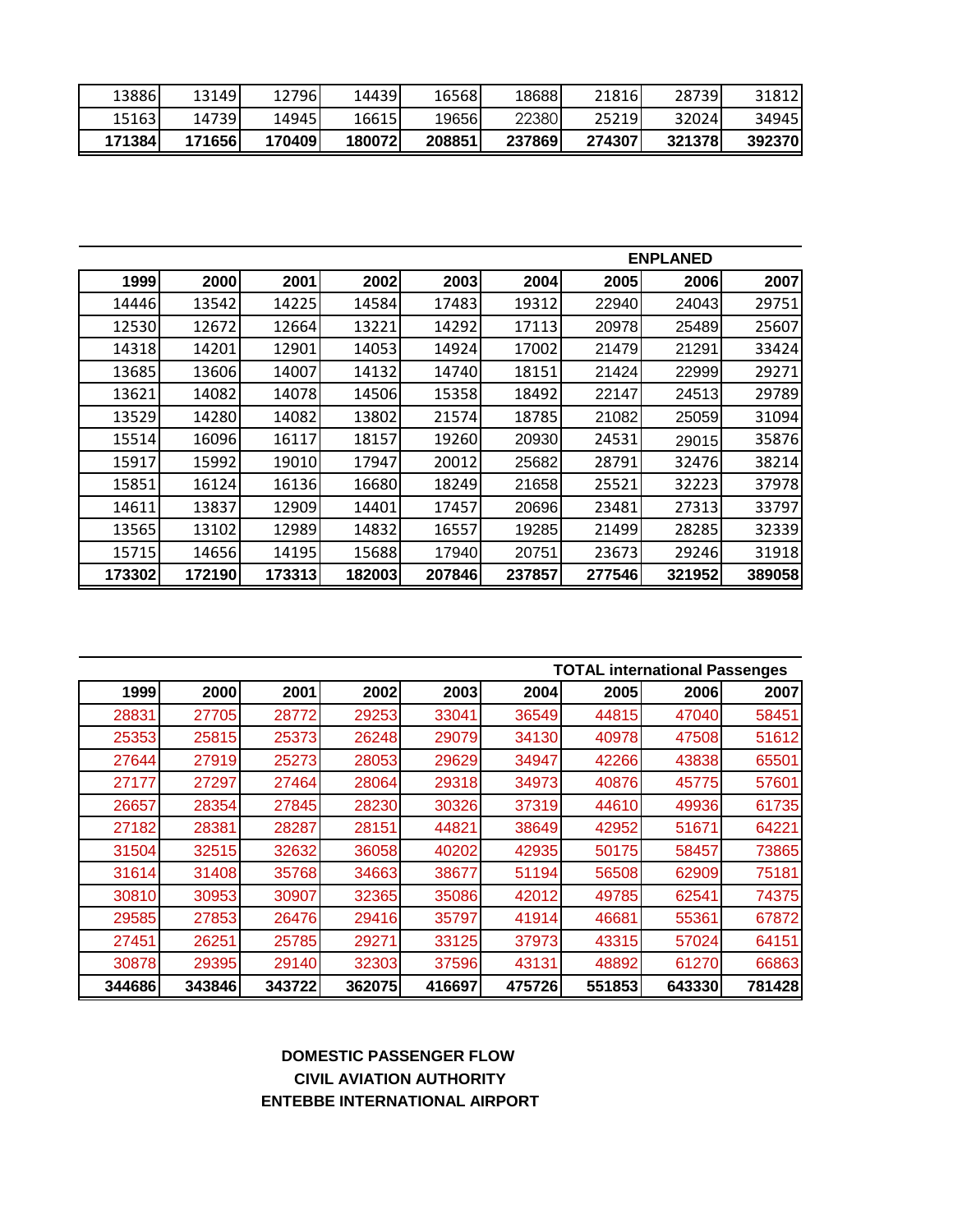|       |       |       |       |       | <b>DEPLANED</b> |       |       |       |  |  |
|-------|-------|-------|-------|-------|-----------------|-------|-------|-------|--|--|
| 1999  | 2000  | 2001  | 2002  | 2003  | 2004            | 2005  | 2006  | 2007  |  |  |
| 1499  | 1216  | 1063  | 997   | 1589  | 1716            | 1379  | 1411  | 1049  |  |  |
| 1521  | 1260  | 1068  | 1000  | 1666  | 1655            | 1633  | 1447  | 1290  |  |  |
| 1731  | 1132  | 1062  | 1172  | 1780  | 2104            | 1610  | 1503  | 1166  |  |  |
| 1394  | 1257  | 1069  | 985   | 1527  | 1820            | 1856  | 1360  | 1006  |  |  |
| 1419  | 1240  | 1117  | 1095  | 1888  | 1871            | 1717  | 1499  | 1286  |  |  |
| 1238  | 1258  | 1112  | 1040  | 1950  | 1847            | 1470  | 1332  | 1152  |  |  |
| 1371  | 1284  | 1094  | 1261  | 2064  | 2025            | 1852  | 1435  | 1133  |  |  |
| 1137  | 1314  | 1078  | 1897  | 1986  | 2028            | 1675  | 1558  | 1217  |  |  |
| 1238  | 1255  | 1145  | 1841  | 2178  | 1706            | 1807  | 1395  | 1131  |  |  |
| 1193  | 1103  | 1117  | 1915  | 2007  | 1746            | 1649  | 1325  | 1334  |  |  |
| 1261  | 1065  | 1194  | 1807  | 2001  | 1624            | 1647  | 1316  | 895   |  |  |
| 1292  | 1098  | 1120  | 1910  | 1960  | 1776            | 1542  | 1231  | 1044  |  |  |
| 16294 | 14482 | 13239 | 16920 | 22596 | 21918           | 19837 | 16812 | 13703 |  |  |

|       |       |       |       |       | <b>ENPLANED</b> |       |       |       |  |
|-------|-------|-------|-------|-------|-----------------|-------|-------|-------|--|
| 1999  | 2000  | 2001  | 2002  | 2003  | 2004            | 2005  | 2006  | 2007  |  |
| 1537  | 1224  | 1041  | 1034  | 1555  | 1752            | 1395  | 1456  | 1011  |  |
| 1427  | 1178  | 1086  | 1024  | 1525  | 1639            | 1650  | 1250  | 1053  |  |
| 1685  | 1396  | 1011  | 1095  | 1666  | 2133            | 1573  | 1356  | 1098  |  |
| 1355  | 1279  | 1045  | 1063  | 1571  | 1770            | 1699  | 1300  | 827   |  |
| 1322  | 1205  | 1073  | 1029  | 1717  | 1865            | 1682  | 1411  | 1137  |  |
| 1210  | 1242  | 1081  | 1047  | 1937  | 1764            | 1556  | 1281  | 1000  |  |
| 1391  | 1296  | 1050  | 1350  | 1969  | 1979            | 1709  | 1326  | 1006  |  |
| 1154  | 1228  | 1090  | 1904  | 1914  | 1917            | 1487  | 1446  | 1070  |  |
| 1207  | 1235  | 1160  | 1804  | 2068  | 1709            | 1692  | 1341  | 1018  |  |
| 1197  | 1196  | 1209  | 1952  | 1872  | 1631            | 1637  | 1261  | 1223  |  |
| 1265  | 1058  | 1188  | 1819  | 1953  | 1650            | 1575  | 1299  | 877   |  |
| 1174  | 1101  | 1071  | 1777  | 2040  | 1628            | 1432  | 1084  | 876   |  |
| 15924 | 14638 | 13105 | 16898 | 21787 | 21437           | 19087 | 15811 | 12196 |  |

# **ITHORITY UGANDA ROUGH ENTEBBE AIRPORT**

| <b>1999</b> | 2000 | 2001 | <b>2002</b> | 2003 | 2004 | 2005 | 2006 | 2007 |
|-------------|------|------|-------------|------|------|------|------|------|
| 6710        | 4814 | 3489 | 1912        | 2134 | 1617 | 2230 | 3576 | 3392 |
| 5875        | 5627 | 4443 | <b>1175</b> | 2024 | 1916 | 1573 | 3337 | 2939 |
| 6174        | 4148 | 4567 | 1202        | 1510 | 1885 | 2059 | 3606 | 5175 |
| 4142        | 4161 | 3672 | 906         | 1577 | 1971 | 1882 | 3276 | 3226 |
| 6174        | 4381 | 2961 | 1228        | 3918 | 1387 | 1493 | 2894 | 2358 |
|             |      |      |             |      |      |      |      |      |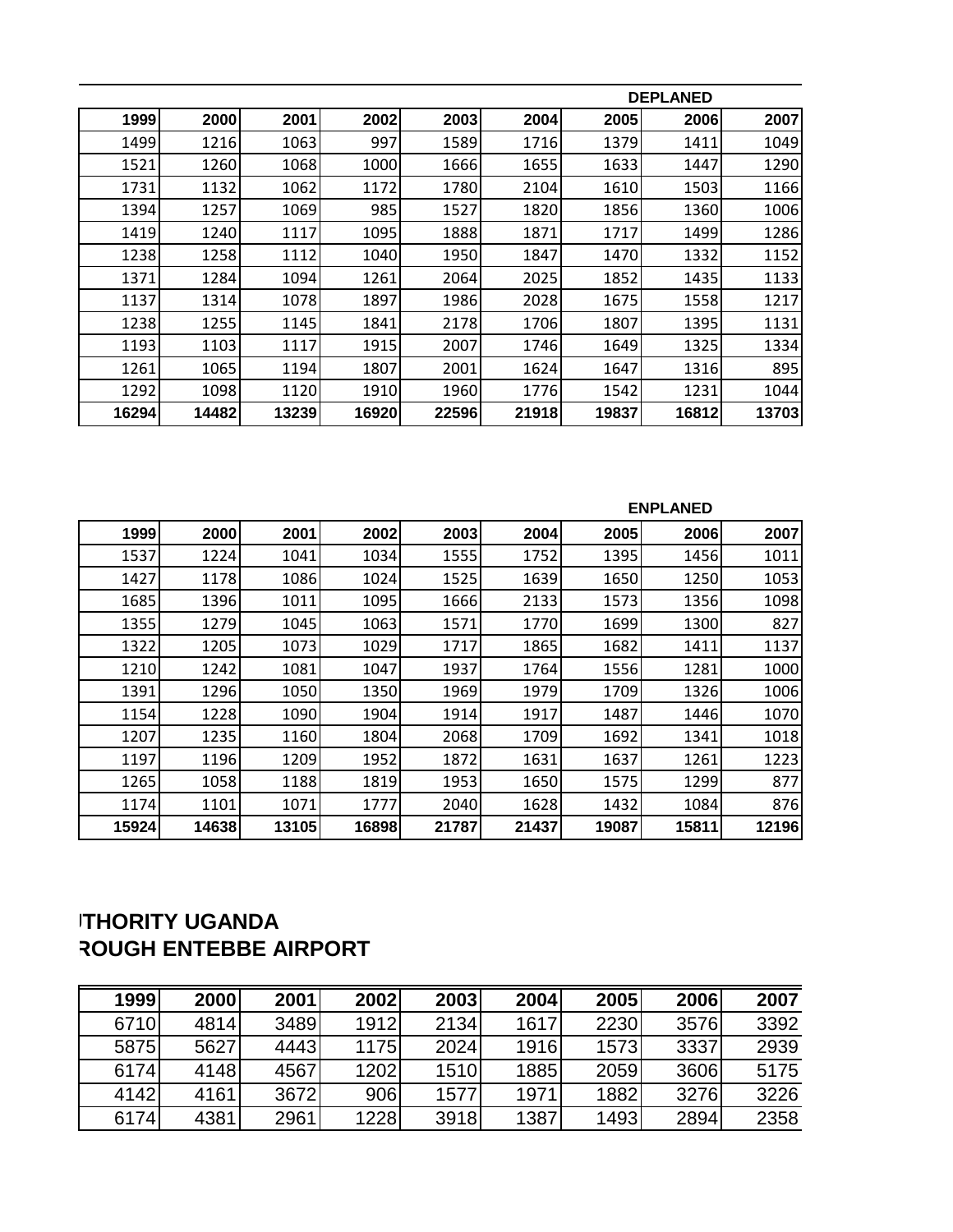| 6075  | 5486  | 3588  | 2255  | 6082  | 1688  | 2125  | 1349  | 3287  |
|-------|-------|-------|-------|-------|-------|-------|-------|-------|
| 7524  | 7602  | 5118  | 4644  | 3486  | 2367  | 3911  | 2043  | 2401  |
| 8799  | 7881  | 4468  | 3678  | 3959  | 2584  | 3727  | 3191  | 2426  |
| 6720  | 5758  | 3500  | 3138  | 2138  | 2615  | 3751  | 3272  | 1728  |
| 5957  | 5403  | 3022  | 2473  | 1609  | 2136  | 3260  | 1949  | 3249  |
| 4583  | 2768  | 2499  | 1570  | 1096  | 1863  | 2949  | 3731  | 1746  |
| 4592  | 5295  | 1923  | 2576  | 2226  | 2480  | 4147  | 3468  | 2570  |
| 73325 | 63324 | 43250 | 26757 | 31759 | 24509 | 33107 | 35692 | 34497 |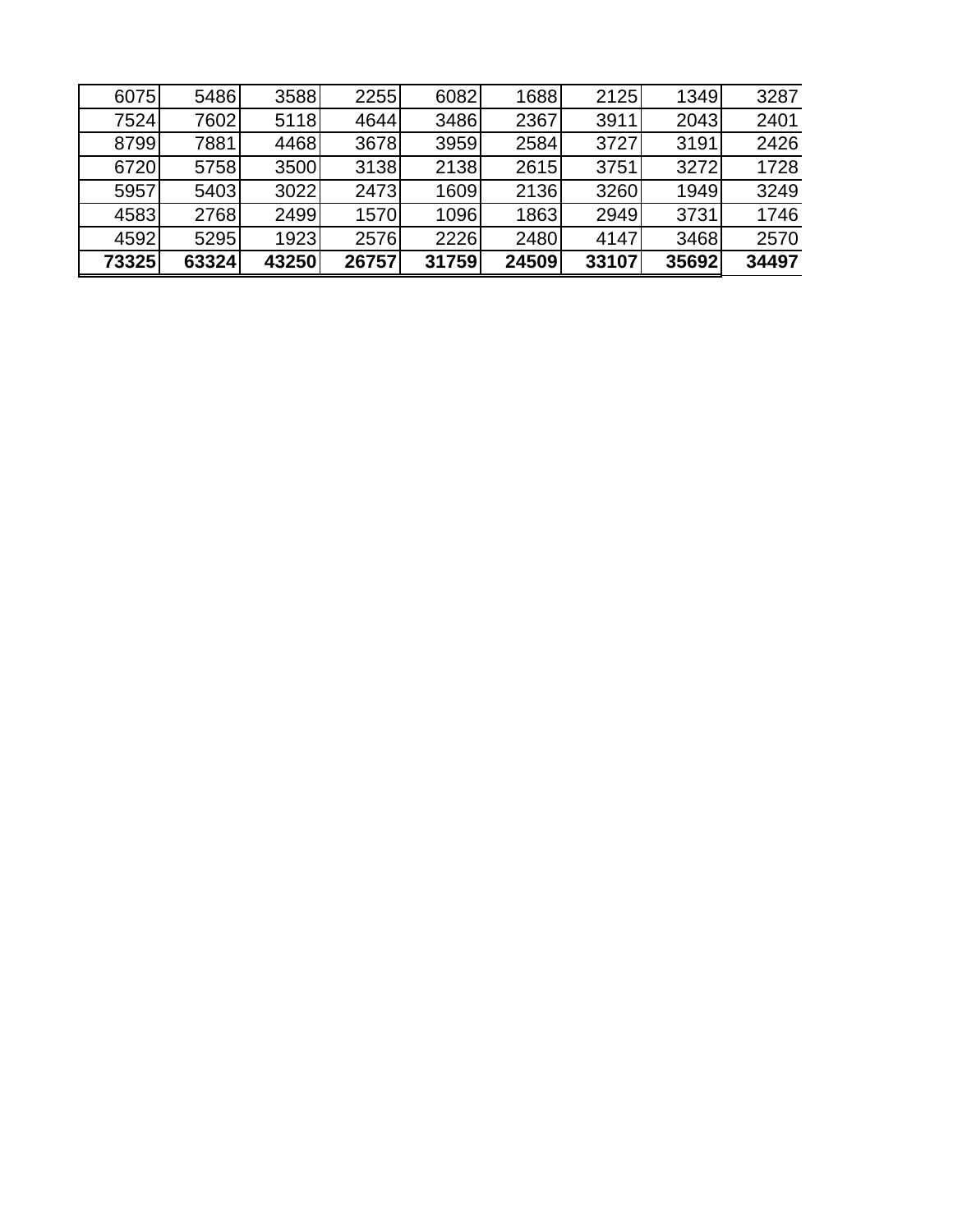| 2008  | 2009  | 2010  | 2011  | 2012  | 2013  | 2014  | 2015  |
|-------|-------|-------|-------|-------|-------|-------|-------|
| 1930  | 1719  | 1835  | 1960  | 2394  | 2420  | 2573  | 2200  |
| 1888  | 1764  | 1698  | 1768  | 2325  | 2244  | 2338  | 2068  |
| 2248  | 2038  | 1934  | 1981  | 2511  | 2376  | 2468  | 2246  |
| 2149  | 1767  | 1763  | 1978  | 2507  | 2516  | 2360  | 2117  |
| 1957  | 1836  | 1803  | 1978  | 2601  | 2569  | 2473  | 2175  |
| 2017  | 1686  | 1939  | 2038  | 2591  | 2427  | 2234  | 2337  |
| 2058  | 1816  | 2091  | 2281  | 2643  | 2669  | 1988  | 2487  |
| 2041  | 1740  | 2097  | 2049  | 2637  | 2654  | 2079  | 2433  |
| 1936  | 1711  | 1933  | 1989  | 2472  | 2601  | 1989  | 2317  |
| 1850  | 1978  | 2144  | 2118  | 2655  | 2636  | 2220  | 2402  |
| 1836  | 1832  | 2099  | 2210  | 2493  | 2550  | 2049  | 2440  |
| 1937  | 1732  | 1984  | 2156  | 2430  | 2702  | 2115  | 2160  |
| 23847 | 21619 | 23320 | 24506 | 30259 | 30364 | 26886 | 27382 |

| 2008   | 2009   | 2010   | 2011   | 2012   | 2013   | 2014   | 2015   |
|--------|--------|--------|--------|--------|--------|--------|--------|
| 1,608  | 1,486  | 1,902  | 1,795  | 1,324  | 1,382  | 1,669  | 1,422  |
| 1,622  | 1,738  | 1,778  | 1,779  | 1,645  | 1,585  | 1,780  | 1,630  |
| 1,932  | 1,736  | 2,444  | 1,673  | 1,615  | 1,816  | 2,114  | 1,787  |
| 1,722  | 1,626  | 1,496  | 1,689  | 2,236  | 1,858  | 1,746  | 1,894  |
| 1,885  | 1,490  | 1,840  | 1,329  | 1,955  | 2,068  | 1,457  | 1,878  |
| 1,801  | 1,704  | 1,587  | 1,556  | 1,844  | 1,634  | 1,516  | 1,774  |
| 1,864  | 1,599  | 1,592  | 1,847  | 1,923  | 1,841  | 1,705  | 1,931  |
| 1,732  | 1,666  | 1,741  | 2,472  | 1,911  | 1,741  | 1,730  | 1,832  |
| 1,813  | 1,495  | 1,503  | 1,224  | 1,772  | 2,107  | 1,697  | 1,828  |
| 1,358  | 1,846  | 1,691  | 1,860  | 2,249  | 1,909  | 1,732  | 2,035  |
| 1,996  | 1,806  | 1,761  | 1,565  | 1,873  | 1,824  | 1,808  | 1,794  |
| 1,965  | 1,725  | 2,008  | 1,821  | 1,783  | 2,060  | 1,690  | 1,984  |
| 21,297 | 19,916 | 21,344 | 20,611 | 22,131 | 21,824 | 20,644 | 21,789 |

| 2008  | 2009  | 2010  | 2011  | <b>2012</b> | 2013  | 2014 | 2015 |
|-------|-------|-------|-------|-------------|-------|------|------|
| 4,036 | 2,833 | 3.269 | ,950  | 2,329       | 2,949 | 2607 | 2475 |
| 3,283 | 2,587 | 2,408 | 2,073 | 2,653       | 2,780 | 2624 | 2474 |
| 3.253 | 2,571 | 2,175 | 2,160 | 2,978       | 3,119 | 2870 | 2648 |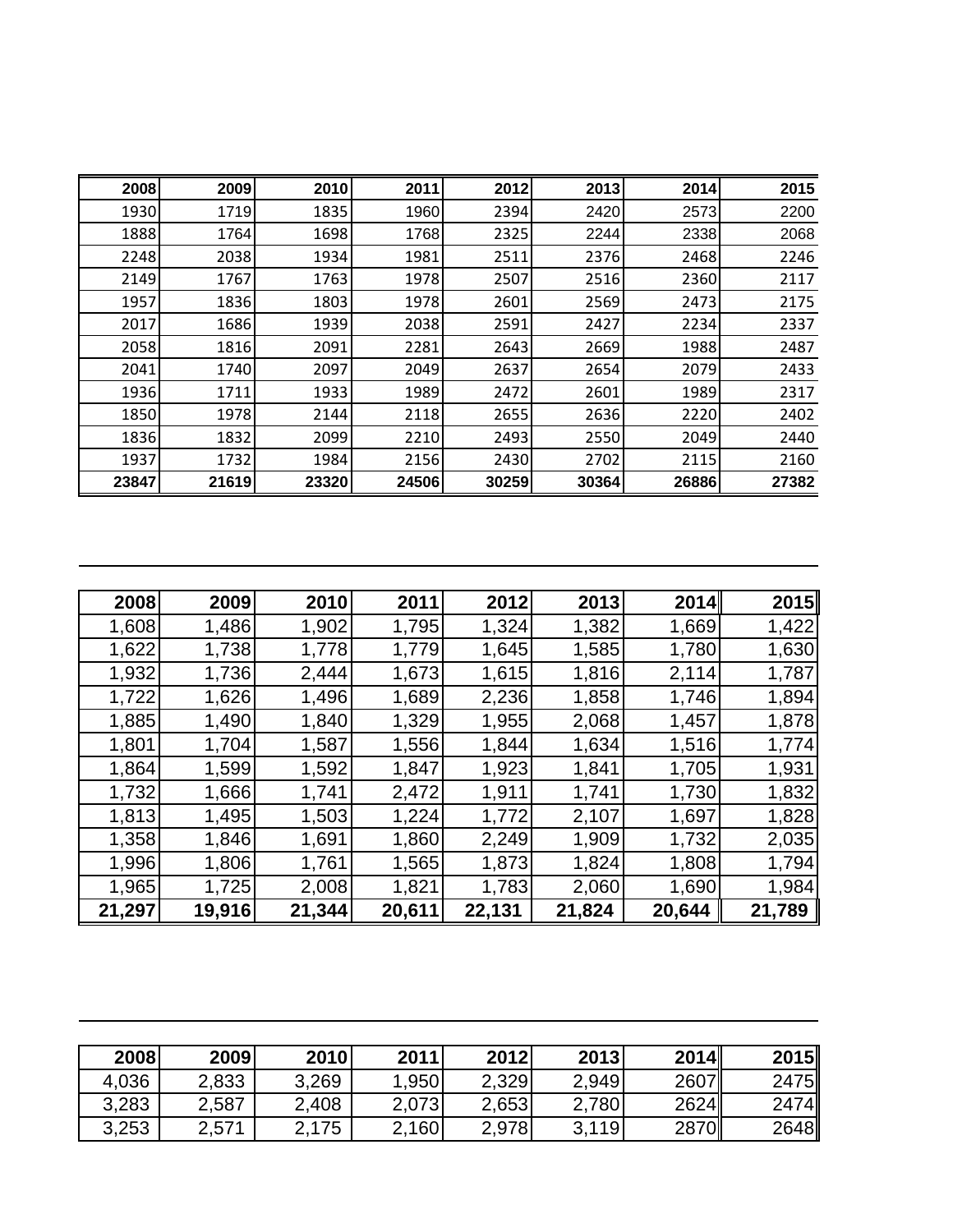| 3,218  | 2,441  | 1,868  | 1,981  | 2,954  | 2,852  | 2475   | 2466        |
|--------|--------|--------|--------|--------|--------|--------|-------------|
| 3,255  | 2,813  | 2,116  | 2,080  | 2,523  | 3,323  | 2986   | 2954        |
| 2,832  | 3,141  | 1,759  | 2,145  | 2,769  | 2,875  | 2561   | <b>2777</b> |
| 3,109  | 2,888  | 2,032  | 2,323  | 2,704  | 2,709  | 2561   | 2702        |
| 2,671  | 2,536  | 2,009  | 2,366  | 2,964  | 2,419  | 2484   | 2871        |
| 2,972  | 2,693  | 2,193  | 2,221  | 2,850  | 2,695  | 2778   | 2978        |
| 3,279  | 2,699  | 2,602  | 2,742  | 3,002  | 2,939  | 2776   | 2623        |
| 3,183  | 2,877  | 3,038  | 3,147  | 3,110  | 2,822  | 2863   | 2612        |
| 2,604  | 2,647  | 2,282  | 2,837  | 2,985  | 2,649  | 2613   | 3082        |
| 37,693 | 32,726 | 27,752 | 28,025 | 33,821 | 34,130 | 32,197 | 32,660      |

| 2008 | 2009 | 2010 | 2011  | 2012  | 2013  | 2014  | 2015  |
|------|------|------|-------|-------|-------|-------|-------|
| 664  | 744  | 787  | 957   | 1154  | 1112  | 1315  | 1247  |
| 680  | 641  | 674  | 795   | 1103  | 1020  | 1081  | 1082  |
| 675  | 714  | 687  | 904   | 1127  | 1086  | 1246  | 1246  |
| 647  | 726  | 634  | 865   | 1181  | 1036  | 1231  | 1241  |
| 668  | 661  | 702  | 868   | 1155  | 1054  | 1227  | 1274  |
| 667  | 680  | 813  | 959   | 1134  | 1095  | 1259  | 1221  |
| 740  | 747  | 901  | 1178  | 1296  | 1138  | 1381  | 1172  |
| 773  | 756  | 872  | 1153  | 1207  | 1021  | 1395  | 1180  |
| 668  | 740  | 802  | 1085  | 1171  | 1054  | 1227  | 1082  |
| 693  | 741  | 838  | 1076  | 1235  | 1065  | 1170  | 1137  |
| 754  | 740  | 932  | 1169  | 1196  | 1181  | 1269  | 1248  |
| 762  | 804  | 932  | 1133  | 1179  | 1337  | 1415  | 1331  |
| 8391 | 8694 | 9574 | 12142 | 14138 | 13199 | 15216 | 14461 |

| 2008  | 2009  | 2010  | 2011  | 2012  | 2013  | 2014  | 2015  |
|-------|-------|-------|-------|-------|-------|-------|-------|
| 37108 | 36717 | 41013 | 42672 | 53759 | 56277 | 55972 | 56010 |
| 33491 | 32957 | 35503 | 33901 | 44925 | 49198 | 50498 | 49873 |
| 42575 | 35785 | 38309 | 40969 | 49375 | 51771 | 51598 | 55442 |
| 32333 | 35441 | 36224 | 42523 | 46426 | 49784 | 50049 | 50325 |
| 37678 | 36862 | 42610 | 42586 | 48253 | 55922 | 54876 | 55059 |
| 40810 | 37756 | 43102 | 46997 | 52935 | 58451 | 59052 | 58565 |
| 43630 | 44933 | 51643 | 55724 | 58995 | 63291 | 59063 | 64305 |
| 42064 | 42744 | 49141 | 47709 | 54046 | 59469 | 60391 | 63678 |
| 40022 | 38556 | 40650 | 44206 | 53596 | 55546 | 50845 | 54031 |
| 39741 | 44944 | 47062 | 50403 | 54740 | 57259 | 54717 | 54846 |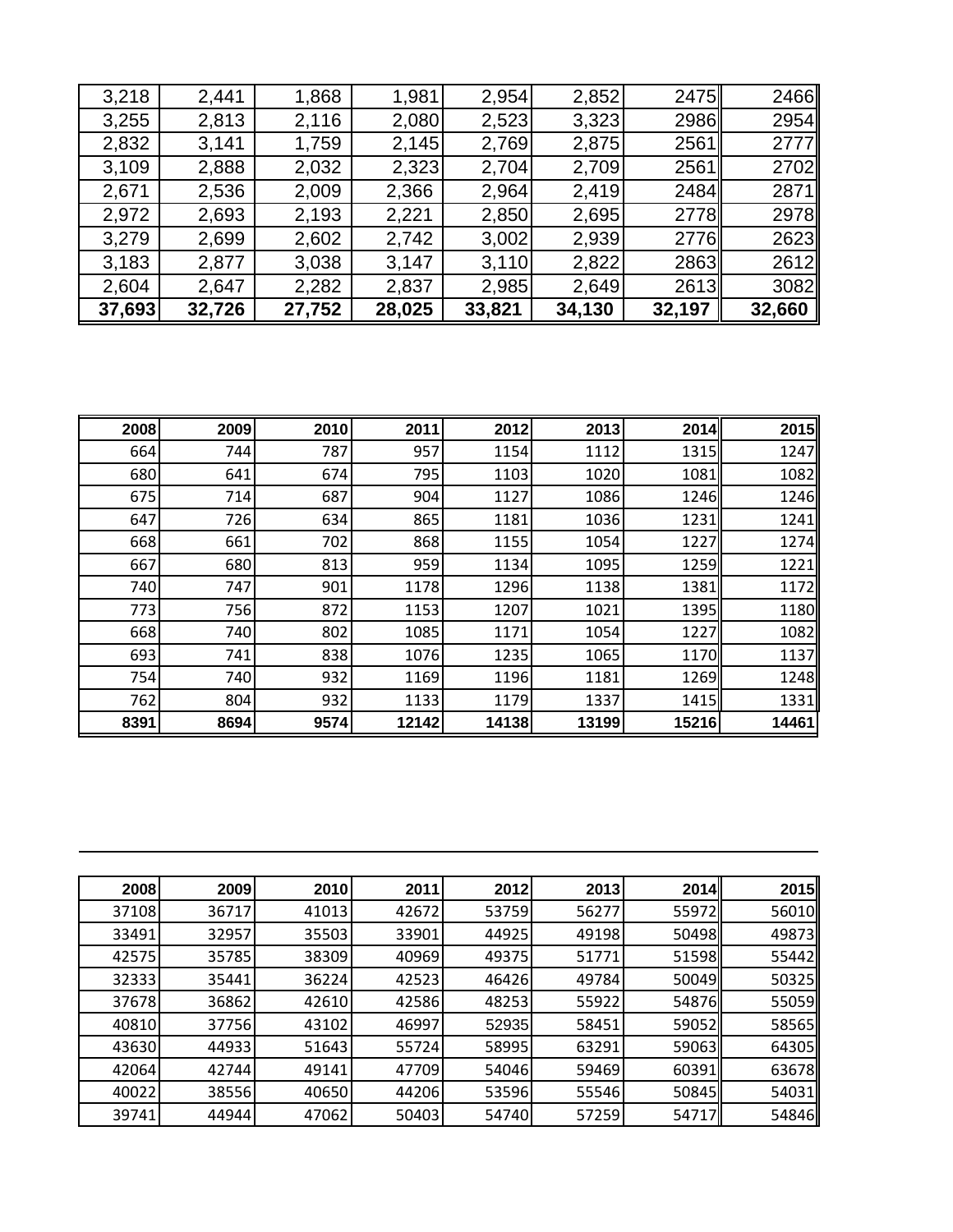| 39092   | 374181  | 444231 | 49461  | 51276  | 56570) | 57654 <b>II</b> | 59007  |
|---------|---------|--------|--------|--------|--------|-----------------|--------|
| 418531  | 44786I  | 49111  | 547531 | 58183  | 64207  | 61238           | 63011  |
| 4703971 | 4688991 | 518791 | 551904 | 626509 | 677745 | 665953          | 684152 |

| 2008   | 2009   | 2010   | 2011   | 2012   | 2013   | 2014   | 2015   |
|--------|--------|--------|--------|--------|--------|--------|--------|
| 38091  | 37990  | 41073  | 43985  | 54170  | 57070  | 58623  | 56455  |
| 32124  | 32341  | 35429  | 36003  | 44490  | 48513  | 51259  | 49322  |
| 43276  | 35776  | 38658  | 38129  | 47828  | 51937  | 53172  | 57018  |
| 33367  | 35276  | 36416  | 40929  | 49412  | 51098  | 51547  | 52106  |
| 36612  | 35876  | 39795  | 40793  | 44936  | 53556  | 53293  | 54079  |
| 38701  | 35764  | 39705  | 43420  | 49519  | 56117  | 56850  | 57297  |
| 41565  | 42366  | 48425  | 51359  | 55106  | 58769  | 56219  | 60597  |
| 44101  | 45596  | 51441  | 49767  | 55148  | 60847  | 63154  | 66950  |
| 41133  | 38903  | 41127  | 45566  | 53937  | 58359  | 54403  | 59633  |
| 38909  | 42375  | 45236  | 49155  | 54116  | 55605  | 54104  | 56089  |
| 38517  | 38370  | 43455  | 45573  | 50648  | 55869  | 57209  | 59929  |
| 39391  | 39520  | 43886  | 49026  | 52717  | 58478  | 56713  | 61517  |
| 465787 | 460153 | 504646 | 533705 | 612027 | 666218 | 666546 | 690992 |

| 2008   | 2009   | 2010    | 2011    | 2012    | 2013    | 2014    | 2015    |
|--------|--------|---------|---------|---------|---------|---------|---------|
| 75199  | 74707  | 82086   | 86657   | 107929  | 113347  | 114595  | 112465  |
| 65615  | 65298  | 70932   | 69904   | 89415   | 97711   | 101757  | 99195   |
| 85851  | 71561  | 76967   | 79098   | 97203   | 103708  | 104770  | 112460  |
| 65700  | 70717  | 72640   | 83452   | 95838   | 100882  | 101596  | 102431  |
| 74290  | 72738  | 82405   | 83379   | 93189   | 109478  | 108169  | 109138  |
| 79511  | 73520  | 82807   | 90417   | 102454  | 114568  | 115902  | 115862  |
| 85195  | 87299  | 100068  | 107083  | 114101  | 122060  | 115282  | 124902  |
| 86165  | 88340  | 100582  | 97476   | 109194  | 120316  | 123545  | 130628  |
| 81155  | 77459  | 81777   | 89772   | 107533  | 113905  | 105248  | 113664  |
| 78650  | 87319  | 92298   | 99558   | 108856  | 112864  | 108821  | 110935  |
| 77609  | 75788  | 87878   | 95034   | 101924  | 112439  | 114863  | 118936  |
| 81244  | 84306  | 92997   | 103779  | 110900  | 122685  | 117951  | 124528  |
| 936184 | 929052 | 1023437 | 1085609 | 1238536 | 1343963 | 1332499 | 1375144 |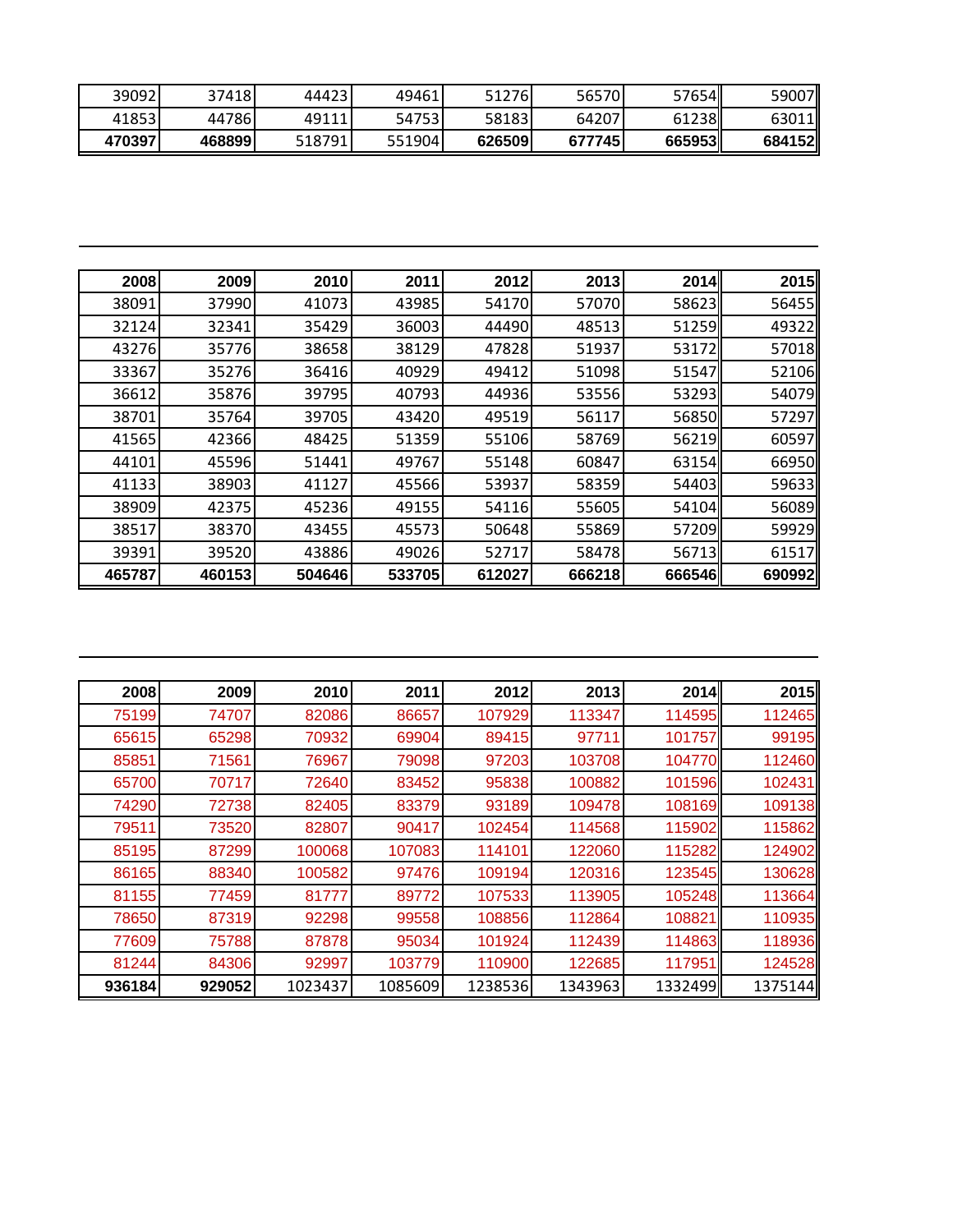| 2008  | 2009 | 2010 | 2011 | 2012 | 2013  | 2014  | 2015 |
|-------|------|------|------|------|-------|-------|------|
| 914   | 636  | 407  | 354  | 351  | 764   | 1058  | 659  |
| 1245  | 777  | 515  | 332  | 346  | 843   | 1286  | 653  |
| 1087  | 872  | 424  | 440  | 516  | 914   | 1201  | 549  |
| 1118  | 784  | 439  | 462  | 474  | 833   | 1107  | 599  |
| 1092  | 698  | 407  | 408  | 542  | 989   | 1003  | 543  |
| 940   | 795  | 565  | 435  | 557  | 1047  | 897   | 546  |
| 1133  | 958  | 543  | 467  | 644  | 1133  | 1173  | 792  |
| 1018  | 704  | 587  | 466  | 581  | 1368  | 1099  | 757  |
| 1008  | 698  | 484  | 330  | 571  | 1282  | 910   | 654  |
| 962   | 1084 | 600  | 368  | 792  | 1363  | 705   | 673  |
| 806   | 644  | 564  | 389  | 859  | 1217  | 734   | 638  |
| 882   | 538  | 469  | 381  | 957  | 1313  | 991   | 571  |
| 12205 | 9188 | 6004 | 4832 | 7190 | 13066 | 12164 | 7634 |

| 2008  | 2009 | 2010 | 2011 | 2012 | 2013  | 2014  | 2015 |
|-------|------|------|------|------|-------|-------|------|
| 781   | 653  | 392  | 361  | 357  | 762   | 1137  | 746  |
| 1061  | 699  | 503  | 288  | 321  | 778   | 1038  | 620  |
| 922   | 794  | 445  | 349  | 435  | 865   | 891   | 414  |
| 917   | 674  | 363  | 427  | 430  | 706   | 981   | 539  |
| 923   | 694  | 527  | 365  | 472  | 1126  | 908   | 525  |
| 882   | 847  | 571  | 386  | 441  | 994   | 778   | 579  |
| 1016  | 862  | 539  | 511  | 630  | 1313  | 1099  | 895  |
| 1005  | 643  | 611  | 506  | 588  | 1313  | 1029  | 667  |
| 940   | 680  | 438  | 374  | 606  | 1198  | 754   | 545  |
| 841   | 1085 | 504  | 335  | 735  | 1244  | 664   | 568  |
| 743   | 622  | 607  | 387  | 718  | 1153  | 641   | 612  |
| 836   | 468  | 375  | 387  | 857  | 940   | 705   | 590  |
| 10867 | 8721 | 5875 | 4676 | 6590 | 12392 | 10625 | 7300 |

| 2008 | 2009 | <b>2010</b> | 2011 | 2012 | 2013 | 2014 | 2015  |
|------|------|-------------|------|------|------|------|-------|
| 3191 | 2689 | 5493        | 7098 | 6636 | 7446 | 6968 | 9761  |
| 2687 | 3668 | 4726        | 5244 | 7303 | 6665 | 5406 | 7599  |
| 3016 | 7992 | 4718        | 5770 | 6952 | 7809 | 6771 | 10415 |
| 2678 | 2943 | 5310        | 6933 | 6055 | 6491 | 6658 | 8866  |
| 3115 | 3224 | 5009        | 5817 | 7006 | 7538 | 9160 | 10407 |

L.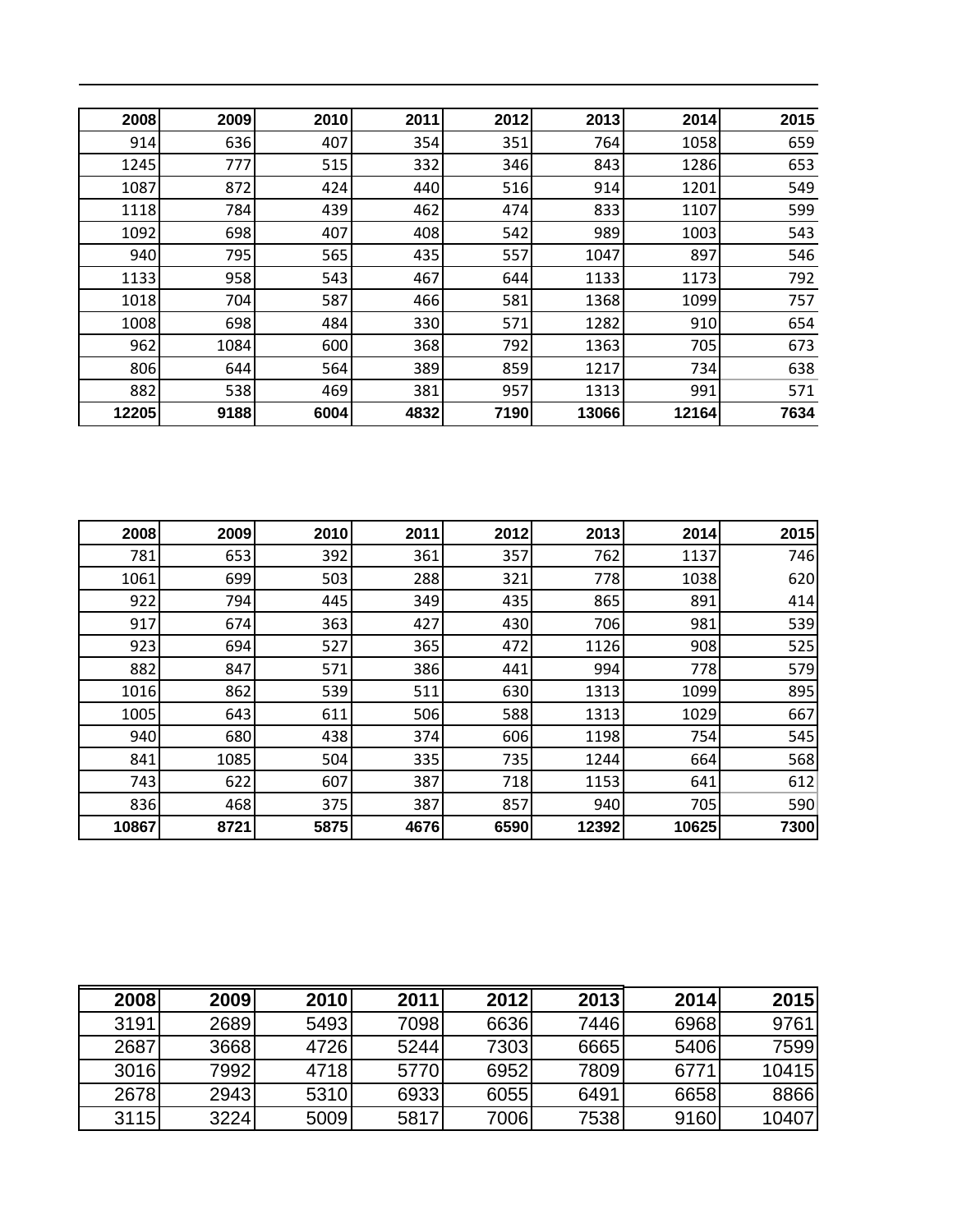| 2328  | 4528  | 6257  | 5759  | 8131  | 7969  | 9553  | 9935   |
|-------|-------|-------|-------|-------|-------|-------|--------|
| 2753  | 3017  | 7251  | 5747  | 7142  | 8625  | 8699  | 12150  |
| 3264  | 3797  | 8400  | 6108  | 11636 | 10817 | 9575  | 14812  |
| 2403  | 2671  | 7671  | 5283  | 7576  | 8353  | 7843  | 10887  |
| 3158  | 4039  | 8346  | 5557  | 7496  | 7453  | 7536  | 11351  |
| 5222  | 5187  | 6572  | 5453  | 6921  | 7954  | 6569  | 11357  |
| 4866  | 5679  | 5807  | 7110  | 6944  | 7463  | 9811  | 12851  |
| 38681 | 49434 | 75560 | 71879 | 89798 | 94583 | 94549 | 130391 |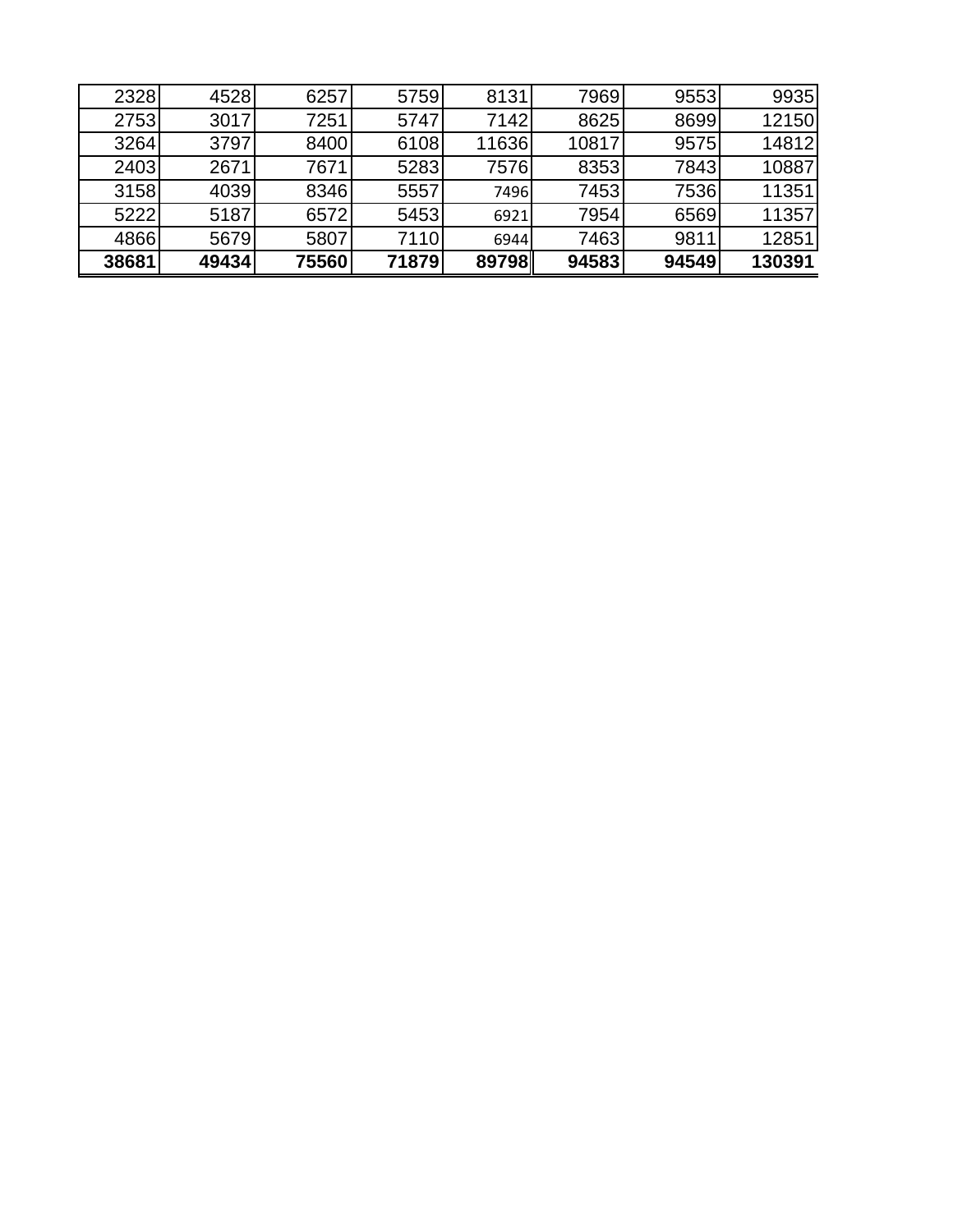| 2016  | 2017  | 2018  | 2019  |
|-------|-------|-------|-------|
| 2359  | 2471  | 2488  | 2769  |
| 2157  | 2292  | 2367  | 2471  |
| 2364  | 2475  | 2594  | 2591  |
| 2295  | 2396  | 2471  | 2469  |
| 2355  | 2497  | 2579  | 2501  |
| 2304  | 2511  | 2601  | 2659  |
| 2516  | 2566  | 3015  | 2892  |
| 2512  | 2494  | 2944  | 2818  |
| 2352  | 2358  | 2769  | 2853  |
| 2360  | 2486  | 2953  | 2898  |
| 2378  | 2306  | 2740  | 2886  |
| 2399  | 2471  | 2862  | 2991  |
| 28351 | 29323 | 32383 | 32798 |

| 2016   | 2017   | 2018   | 2019   |
|--------|--------|--------|--------|
| 1,464  | 1,471  | 1,767  | 1472   |
| 1,644  | 1,675  | 1,574  | 1388   |
| 1,653  | 1,545  | 1,756  | 1793   |
| 1,745  | 1,969  | 1,695  | 2291   |
| 2,033  | 2,073  | 2,354  | 1652   |
| 1,547  | 1,489  | 1,982  | 1625   |
| 1,699  | 1,890  | 1,669  | 1741   |
| 1,902  | 2,062  | 1,808  | 1869   |
| 1,603  | 1,828  | 1,452  | 1765   |
| 1,544  | 1,790  | 1,930  | 1984   |
| 1,579  | 1,895  | 1,827  | 2635   |
| 1,769  | 1,906  | 1,875  | 2428   |
| 20,182 | 21,592 | 21,689 | 22,643 |

| <b>2016</b> | <b>2017</b> | <b>2018</b> | <b>2019</b> |
|-------------|-------------|-------------|-------------|
| 3096        | 3193        | 3402        | 3508        |
| 3033        | 4214        | 3709        | 3262        |
| 2738        | 4054        | <b>3670</b> | 3846        |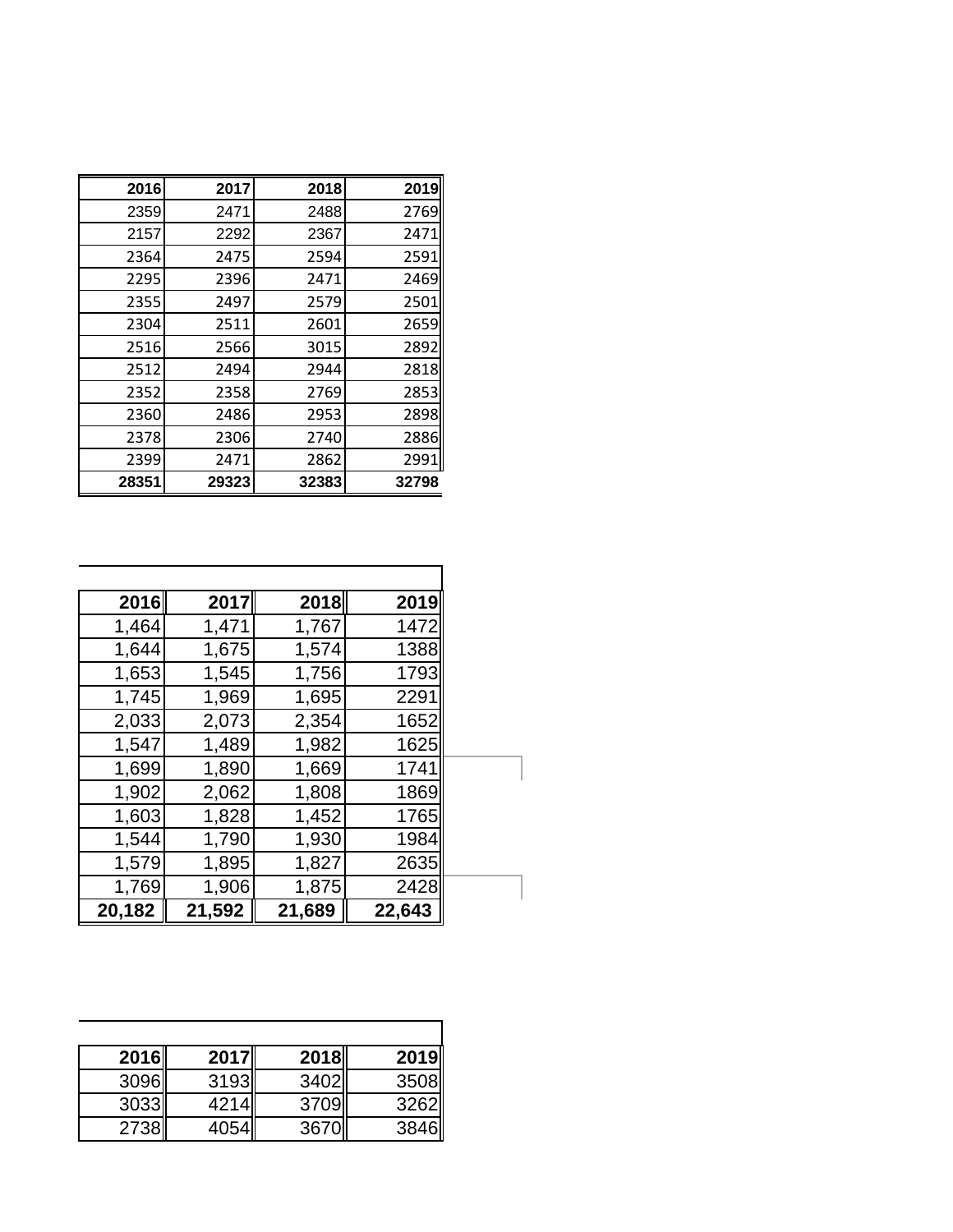| 39,376 | 47,712 | 41,667 | 42,089 |
|--------|--------|--------|--------|
| 4284   | 2993   | 3348   | 3161   |
| 3883   | 3566   | 3567   | 3048   |
| 3583   | 3143   | 3531   | 3643   |
| 3916   | 4137   | 2996   | 3266   |
| 2788   | 4504   | 2873   | 3567   |
| 2713   | 4894   | 3555   | 3934   |
| 3094   | 5083   | 3577   | 3884   |
| 3095   | 3364   | 3819   | 3739   |
| 3151   | 4567   | 3619   | 3230   |

| 2016  | 2017  | 2018  | 2019  |
|-------|-------|-------|-------|
| 1217  | 1263  | 1404  | 1317  |
| 1192  | 1194  | 1199  | 1192  |
| 1253  | 1333  | 1333  | 1338  |
| 1164  | 1283  | 1231  | 1346  |
| 1275  | 1287  | 1284  | 1313  |
| 1146  | 1228  | 1572  | 1281  |
| 1402  | 1280  | 1394  | 1425  |
| 1396  | 1281  | 1331  | 1448  |
| 1342  | 1193  | 1264  | 1448  |
| 1338  | 1228  | 1265  | 1329  |
| 1342  | 1290  | 1332  | 1218  |
| 1271  | 1286  | 1359  | 1364  |
| 15338 | 15146 | 15968 | 16019 |

| 2016  | 2017  | 2018  | 2019  |
|-------|-------|-------|-------|
| 54563 | 60601 | 67525 | 71503 |
| 43348 | 53076 | 59563 | 62708 |
| 54598 | 56793 | 63918 | 65792 |
| 50755 | 57639 | 62197 | 66130 |
| 57443 | 60694 | 63917 | 67547 |
| 56049 | 61030 | 66204 | 71778 |
| 70039 | 75664 | 81881 | 84248 |
| 65563 | 67890 | 73391 | 78878 |
| 57053 | 61566 | 70022 | 72322 |
| 58042 | 61456 | 66783 | 71588 |
|       |       |       |       |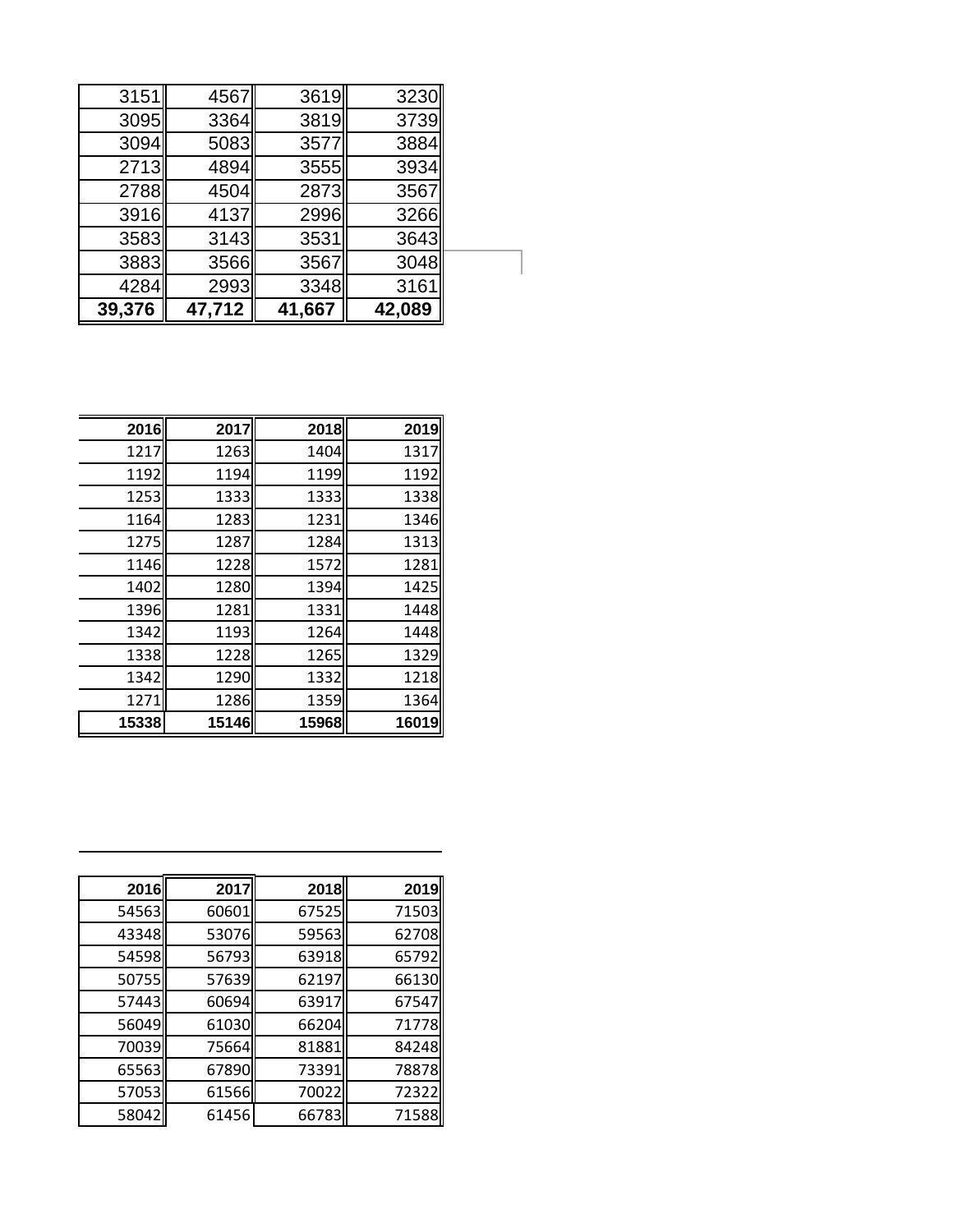| 58595   | 60876    | 66004II  | 74794II  |
|---------|----------|----------|----------|
| 71882II | 76592L   | 79793II  | 90554II  |
| 697930  | 753877II | 821198ll | 877842II |

| 2016   | 2017   | 2018   | 2019   |
|--------|--------|--------|--------|
|        |        |        |        |
| 61092  | 65232  | 68450  | 75843  |
| 45822  | 54098  | 60592  | 65916  |
| 51465  | 58484  | 66186  | 72669  |
| 53744  | 59912  | 65772  | 70208  |
| 54629  | 59459  | 65679  | 72561  |
| 56383  | 59470  | 67918  | 73817  |
| 65214  | 69356  | 76627  | 82732  |
| 70781  | 72853  | 79934  | 84466  |
| 62605  | 66649  | 78360  | 83342  |
| 58973  | 60609  | 72090  | 76440  |
| 58208  | 60240  | 69837  | 77502  |
| 64733  | 70998  | 77589  | 88769  |
| 703649 | 757360 | 849034 | 924265 |

| 2016    | 2017    | 2018    | 2019    |
|---------|---------|---------|---------|
| 115655  | 125833  | 135975  | 147346  |
| 89170   | 107174  | 120155  | 128624  |
| 106063  | 115277  | 130104  | 138461  |
| 104499  | 117551  | 127969  | 136338  |
| 112072  | 120153  | 129596  | 140108  |
| 112432  | 120500  | 134122  | 145595  |
| 135253  | 145020  | 158508  | 166980  |
| 136344  | 140743  | 153325  | 163344  |
| 119658  | 128215  | 148382  | 155664  |
| 117015  | 122065  | 138873  | 148028  |
| 116803  | 121116  | 135841  | 152296  |
| 136615  | 147590  | 157382  | 179323  |
| 1401579 | 1511237 | 1670232 | 1802107 |

 $\begin{array}{c} \hline \end{array}$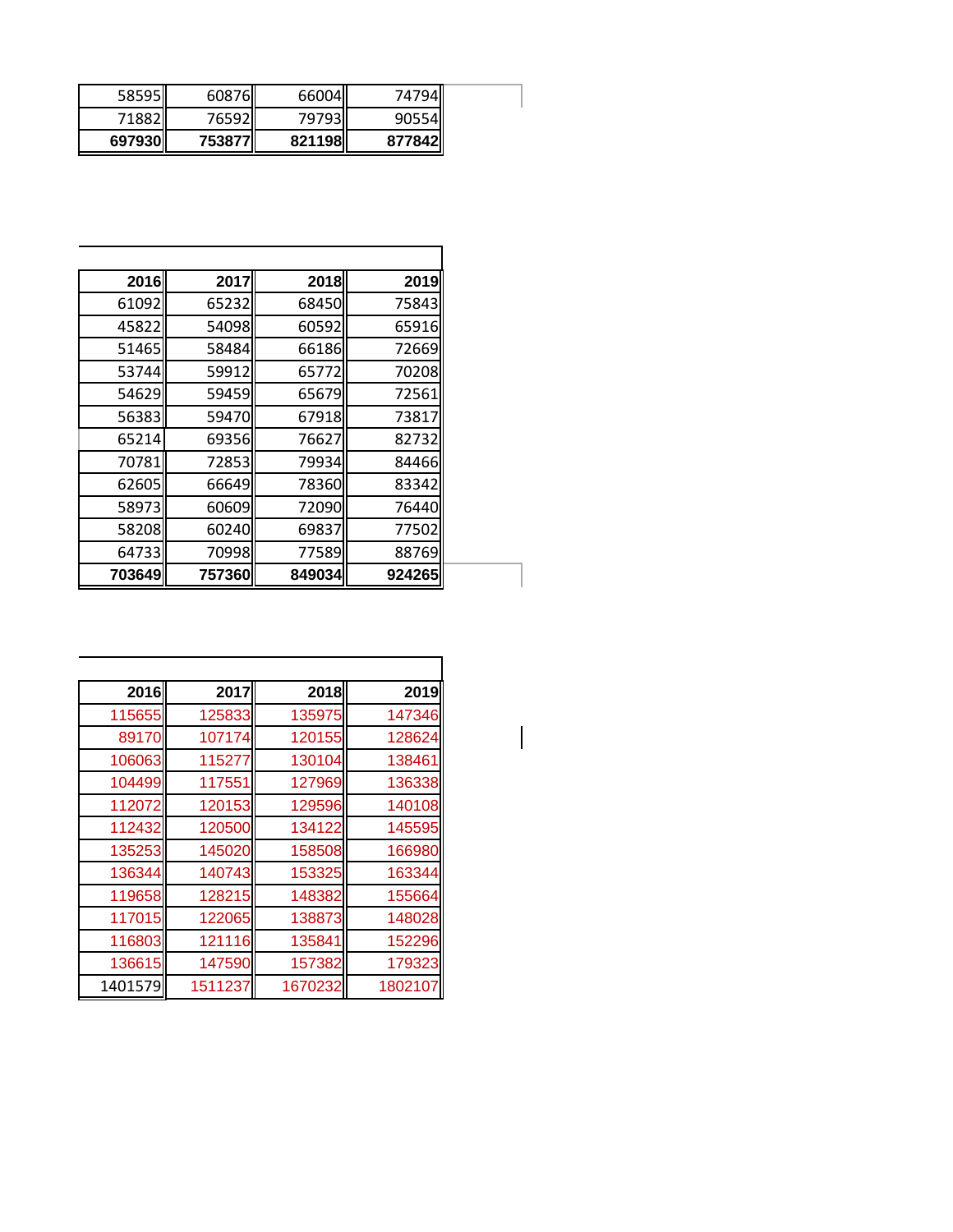| 2016 | 2017 | 2018  | 2019  |
|------|------|-------|-------|
| 546  | 610  | 913   | 1244  |
| 500  | 714  | 950   | 1205  |
| 521  | 645  | 917   | 900   |
| 485  | 592  | 754   | 708   |
| 542  | 565  | 1083  | 877   |
| 635  | 956  | 1269  | 1524  |
| 886  | 959  | 1564  | 1476  |
| 733  | 1089 | 1469  | 1603  |
| 728  | 904  | 1426  | 1411  |
| 673  | 967  | 1425  | 1354  |
| 580  | 746  | 925   | 1127  |
| 521  | 792  | 1103  | 1011  |
| 7350 | 9539 | 13798 | 14440 |

| 2016 | 2017 | 2018  | 2019  |
|------|------|-------|-------|
| 523  | 528  | 920   | 1090  |
| 428  | 679  | 1033  | 1113  |
| 476  | 640  | 835   | 872   |
| 394  | 542  | 707   | 677   |
| 511  | 635  | 980   | 827   |
| 663  | 932  | 1154  | 1308  |
| 803  | 1080 | 1509  | 1393  |
| 778  | 919  | 1253  | 1375  |
| 666  | 828  | 1298  | 1232  |
| 597  | 924  | 1269  | 1117  |
| 516  | 681  | 920   | 904   |
| 461  | 897  | 1104  | 968   |
| 6816 | 9285 | 12982 | 12876 |

| 2016  | 2017  | 2018  | <b>2019</b> |
|-------|-------|-------|-------------|
| 10670 | 8462  | 10102 | 14129       |
| 10873 | 7701  | 8941  | 11814       |
| 11459 | 9127  | 10100 | 14656       |
| 9780  | 9549  | 9325  | 13104       |
| 12322 | 11038 | 11557 | 13706       |